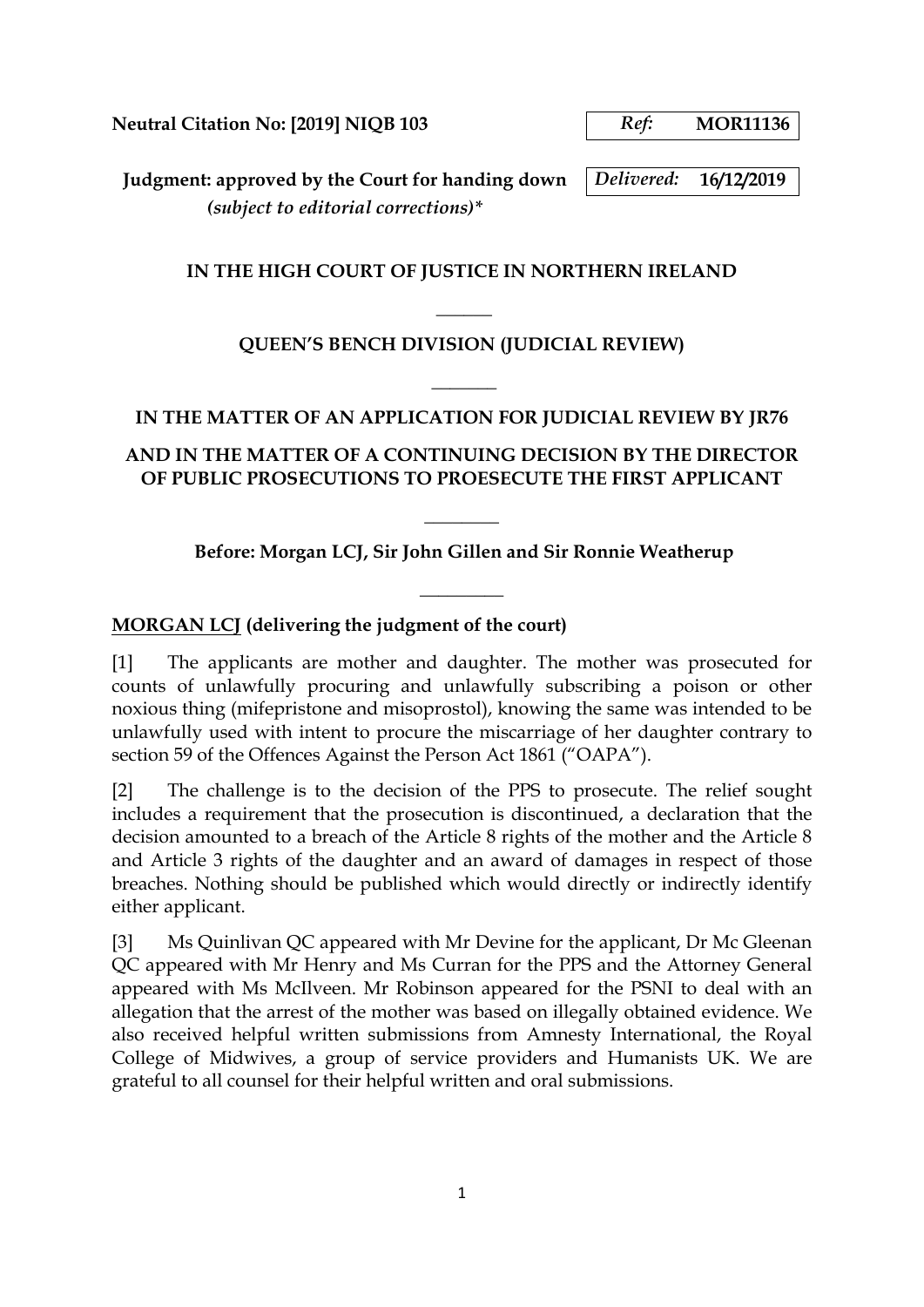## **Background**

[4] In or about June/July 2013 the second applicant took a home pregnancy test which was positive. She was 15 years old at the time. She had been in a relationship with a neighbour who was approximately a year older than her. Given her age at the time she was not legally in a position to give consent to sexual intercourse. She had been involved in this relationship for about a year and during the course of the relationship her boyfriend had been abusive to her both verbally and physically. These incidents continued after she had advised him that she believed that she was pregnant and included threats to kick the baby out of her and to stab the baby if it was born.

[5] She discussed with her mother, the first applicant, what she wanted to do about her pregnancy. Her mother reassured her daughter that she would be supported in whatever decision she made. She took time to think about the matter and then discussed with her mother and grandmother her options. It appears that prior to this discussion taking place, a friend of the mother had made her aware of the existence of online medical assistance in the form of tablets which could cause a miscarriage in very early pregnancy as an alternative to travelling to England for a termination. The mother also understood from her sister that a friend of hers had taken these tablets without complication. This led her to believe that they were safe and widely used. She also, in trying to obtain information to assist her daughter, read about the use of the pills on the British Pregnancy Advisory Service website.

[6] The mother's case is that when she was advised about obtaining 'abortion pills' on the internet she was not made aware that it was illegal to obtain them and the information she was given suggested that this was a safe and reliable method of procuring a miscarriage. The applicants discussed all options open to the daughter, including: continuing with the pregnancy and keeping the baby; giving the child up for adoption; and terminating the pregnancy, either by taking pills or travelling to England. They also discussed going to the doctor, however, it is the evidence of both applicants that the daughter adamantly refused to attend a GP at this time.

[7] The mother obtained the pills through a website entitled Women on the Web ("WoW"). That is a charity which enables the provision of mifepristone and misoprostol to women under 10 weeks pregnant in countries where abortion is illegal. Before providing the medication women complete an online questionnaire which asks questions about their pregnancy and health and the website indicates that the information is provided to medically trained doctors who will prescribe the pills if there is no contraindication.

[8] The second applicant has explained why she did not want to go through with the pregnancy in the following terms:

> "I was only 15 years old and I was frightened by the prospect of being a mother. I was still a child myself and I was not sure that I would be able to cope. I was still at School and was in my first year of the GCSE cycle. I had always planned to do A levels and I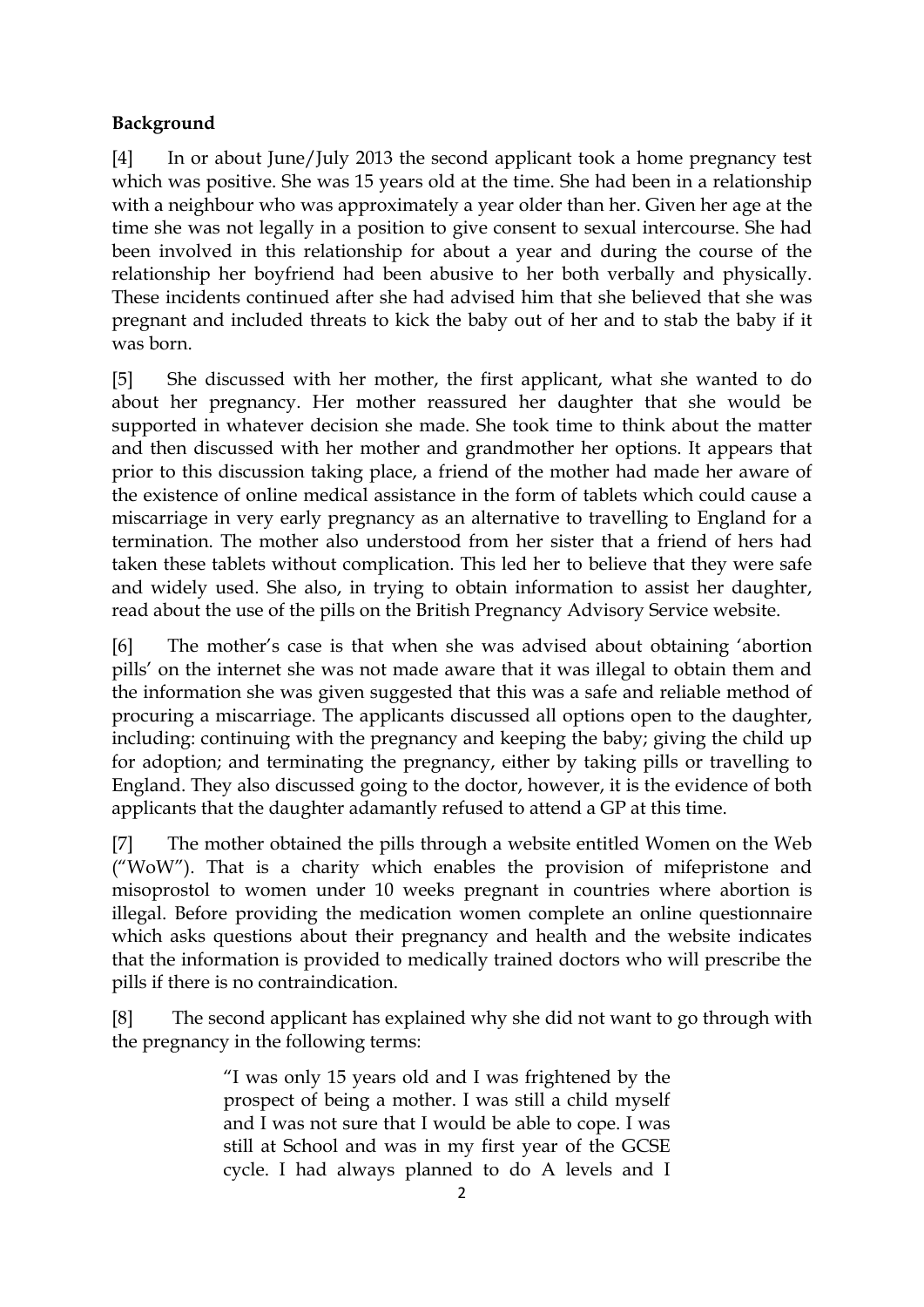wanted to go to University. I knew that all of this would have been extremely difficult as a single mother.

I had at this stage realised how damaging an influence [my ex-boyfriend] had been in my life. I had begun telling my mother bit by bit about the ways he had treated me and I realised that this behaviour could not be justified and was not normal. The idea of [my ex-boyfriend] being the father of my child and having him in my life in the long term made me physically ill. I was also genuinely afraid that if I did have the child he would continue to use the fact of his being the father to abuse me and I was also fearful that he could physically abuse the child if I decided to go through with a pregnancy."

[9] The mother received the pills in the post and her daughter took them in the manner directed. She has recounted that she experienced heavy bleeding on the day she took the tablets and experienced some abdominal pain and some bleeding over the next number of days. She was upset and distressed both before and after taking the abortion pills. She continued to be subjected to harassment from her former boyfriend at this time and she was persuaded by her mother to attend her GP because of concerns in particular about her emotional wellbeing.

[10] The GP recorded that the mother sourced pills online which were taken by her daughter the previous week. It was noted that the daughter was in a turbulent relationship with her boyfriend, her mood was low and she had thoughts of selfharm and life not worth living. She further noted that the daughter felt 'pressurised' into the termination, and that the mother blamed herself. The accuracy of this note is challenged by the mother and daughter. The GP made a referral to Child and Adolescent Mental Health Services ('CAMHS') and provided contact details for Lifeline.

[11] An initial assessment was carried out at CAMHS on 15th August 2013, in which both the mother and daughter were interviewed. Following this assessment the CAMHS Practitioner completed a UNOCINI referral to Gateway in respect of child protection issues, namely the abusive relationship between the daughter and her boyfriend, her sexual relationship, and the seriousness of the mother's actions in dealing with the pregnancy of her daughter. The UNOCINI records that both applicants were made aware of and consented to the referral. That is also in dispute.

[12] On 2 September 2013 a Detective Constable of the PSNI was made aware of a report of consensual underage sexual activity between minors. This would appear to be following a complaint made by the daughter and her father in August 2013 in respect of the daughter's former boyfriend. On 19 September that officer became aware of a Social Services referral in respect of the daughter, relating to the provision of abortion pills to her by her mother. That appears to have come from the Gateway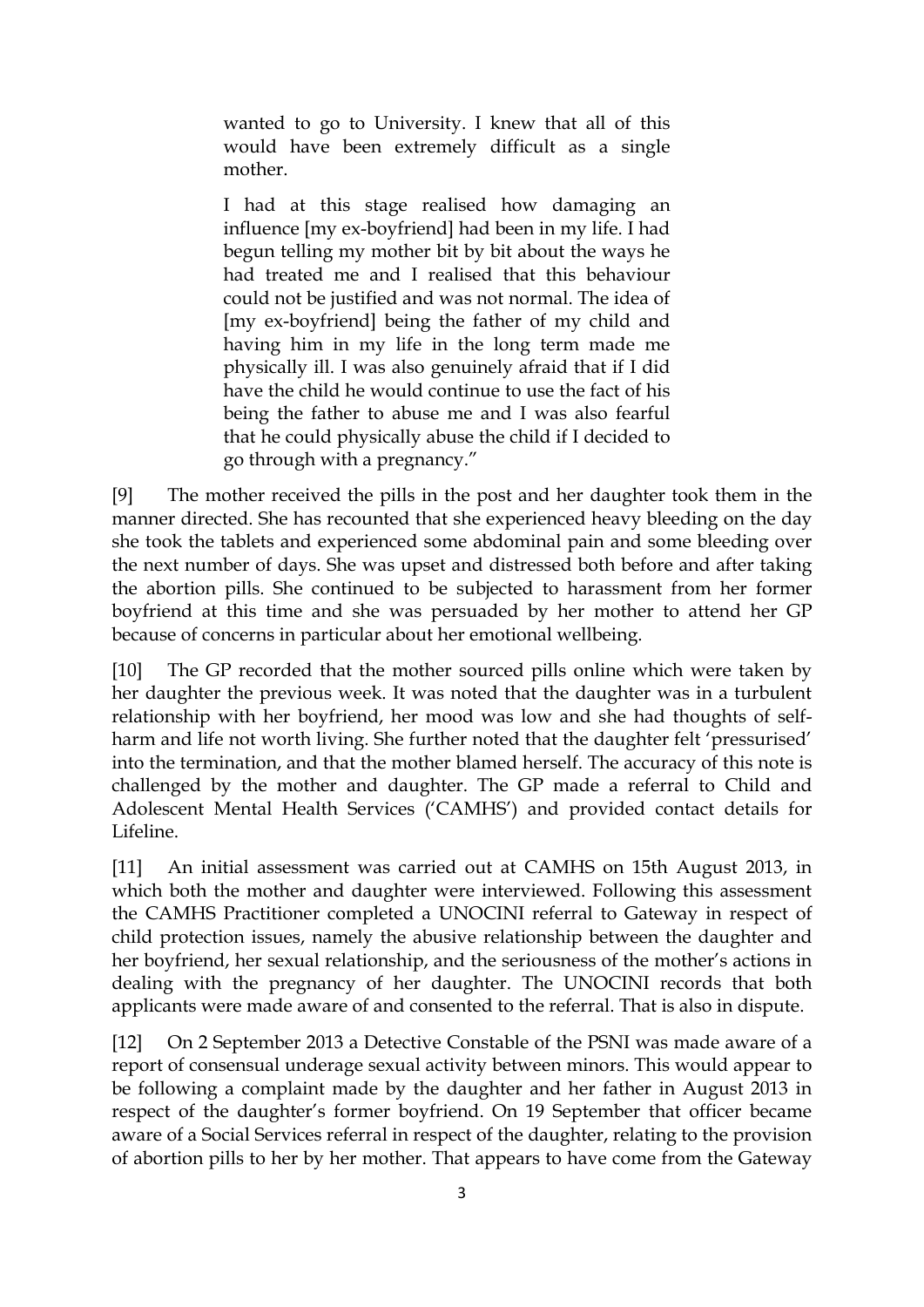referral. Having failed to make contact with the daughter or her parents subsequent to the complaint, on 25 September the officer spoke to a GP at the mother's surgery who provided a synopsis of the daughter's medical history. This caused the officer and her sergeant concern for the welfare of the daughter, and they attended at her school to confirm that she was not in danger and had received medical attention.

[13] The PSNI then served a FORM 81 on the Trust and the daughter's GP requesting specific information in respect of the daughter for the purposes of the investigation. Relevant notes were received by PSNI from the GP and from CAMHS. A Pre-Interview Assessment was conducted with the daughter in the presence of her social worker in relation to any criminal offences arising from this background. She decided not to continue the ABE or further interact with PSNI. Her mother was interviewed by PSNI on a voluntary basis on 24 October 2013. The matter was referred to the Respondent which took the decision to prosecute the mother in November 2014. The decision to prosecute was then issued to the mother on 24 April 2015.

### **The Abortion Act 1967**

[14] The Abortion Act 1967, which was amended by the Human Fertilisation and Embryology Act 1990, applies in England and Wales and Scotland. Section 1 provides that a person shall not be guilty of an offence under the law relating to abortion when a pregnancy is terminated by a registered medical practitioner if two medical practitioners are of the opinion, formed in good faith -

- (1) (a) that the pregnancy has not exceeded its twenty-fourth week and that the continuance of the pregnancy would involve risk, greater than if the pregnancy were terminated, of injury to the physical or mental health of the pregnant woman or any existing children of the family; or
- (b) that the termination is necessary to prevent grave permanent injury to the physical or mental health of the pregnant woman; or
- (c) that the continuation of the pregnancy would involve risk to the life of the pregnant woman, greater than if the pregnancy were terminated; or
- (d) that there is a substantial risk that if the child were born it would suffer from such physical or mental abnormalities as to be seriously handicapped.

(3) [except in cases of emergency]…. any treatment for the termination of a pregnancy must be carried out in a [National Health Service] hospital …. or in a place approved for the purposes of this section by the Secretary of State.

[15] The requirements for a lawful termination in England and Wales and Scotland as set out in section 1 of the 1967 Act include medical oversight, specified grounds for termination and treatment in an authorised place. Sections 58 and 59 of the 1861 Act apply in England and Wales so as to render unlawful the procuring of a miscarriage but do not operate where the conditions outlined in the 1967 Act have been fulfilled.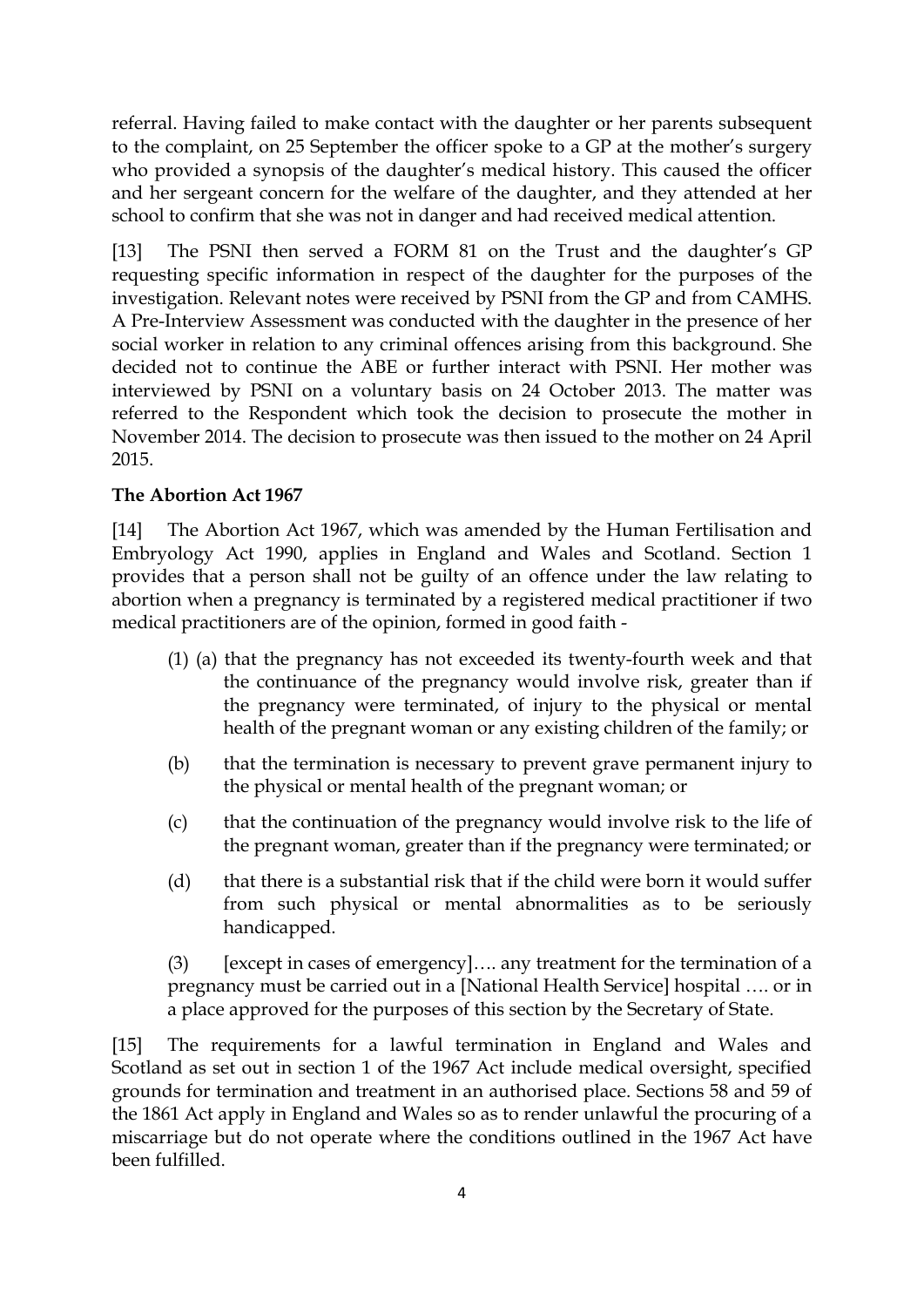### **The use of the "morning after pill".**

[16] The legislative scheme, by which the procuring of miscarriage is unlawful under sections 58 and 59 of the 1861 Act, subject to lawful termination of pregnancy under the 1967 Act, has had to address whether the "morning after pill" involves the unlawful procuring of a miscarriage contrary to the 1861 Act.

[17] Clearly the use of the morning after pill would not be saved under the 1967 Act as its use would not be subject to medical oversight nor would its use be limited to the grounds specified in the 1967 Act. However it has been held that the use of the morning after pill is not unlawful under the 1861 Act because its use does not amount to the procuring of a "miscarriage". See the decision of Munby J in *R (Smeaton) v The Secretary of State for Health* [2002] EWHC 610 (Admin) and [2002] EWHC 886 (Admin).

[18] The decision in *Smeaton* arose out of a challenge by the Society for the Protection of Unborn Children to the decision of the Secretary of State for Health on 8 December 2000 to introduce the Prescription-Only Medicines (Human Use) Amendment (No. 3) Order 2000. The effect of the 2000 Order was that the morning after pill, which had previously been available on prescription from a medical practitioner, would now be available from pharmacists without the need for a prescription.

[19] In order to understand the finding that the morning after pill does not occasion a miscarriage it is first of all necessary to understand the working of the morning after pill. The morning after pill operates both by preventing fertilisation of the egg by the sperm and by preventing implantation of the fertilised egg in the womb. It did not operate to de-implant a fertilised egg already implanted in the womb. That stated, it then becomes necessary to understand what is meant by "miscarriage". A miscarriage involves the termination by the loss of a fertilised egg implanted in the lining of the womb. Accordingly, where the morning after pill operates to prevent implantation in the womb, there can be no "miscarriage". Thus the use of the morning after pill cannot offend the 1861 Act.

[20] The morning after pill is a contraceptive and not an abortifacient. This distinction therefore applies to all inter uterine devices that have the effect of discouraging a fertilised egg from implanting in the lining of the womb. Thus in England, Wales, Scotland and Northern Ireland the use of the morning after pill is lawful.

### **The use of abortion pills.**

[21] Abortion pills are of a different character to the morning after pill. The pills are not contraceptives but are abortifacients, in that they de-implant the fertilised egg that has already been implanted in the womb. The medicines mifepristone and misoprostol are used to end the pregnancy. Mifepristone is taken first and blocks the effects of progesterone, the hormone that is necessary to maintain the pregnancy. The following day misoprostol is taken.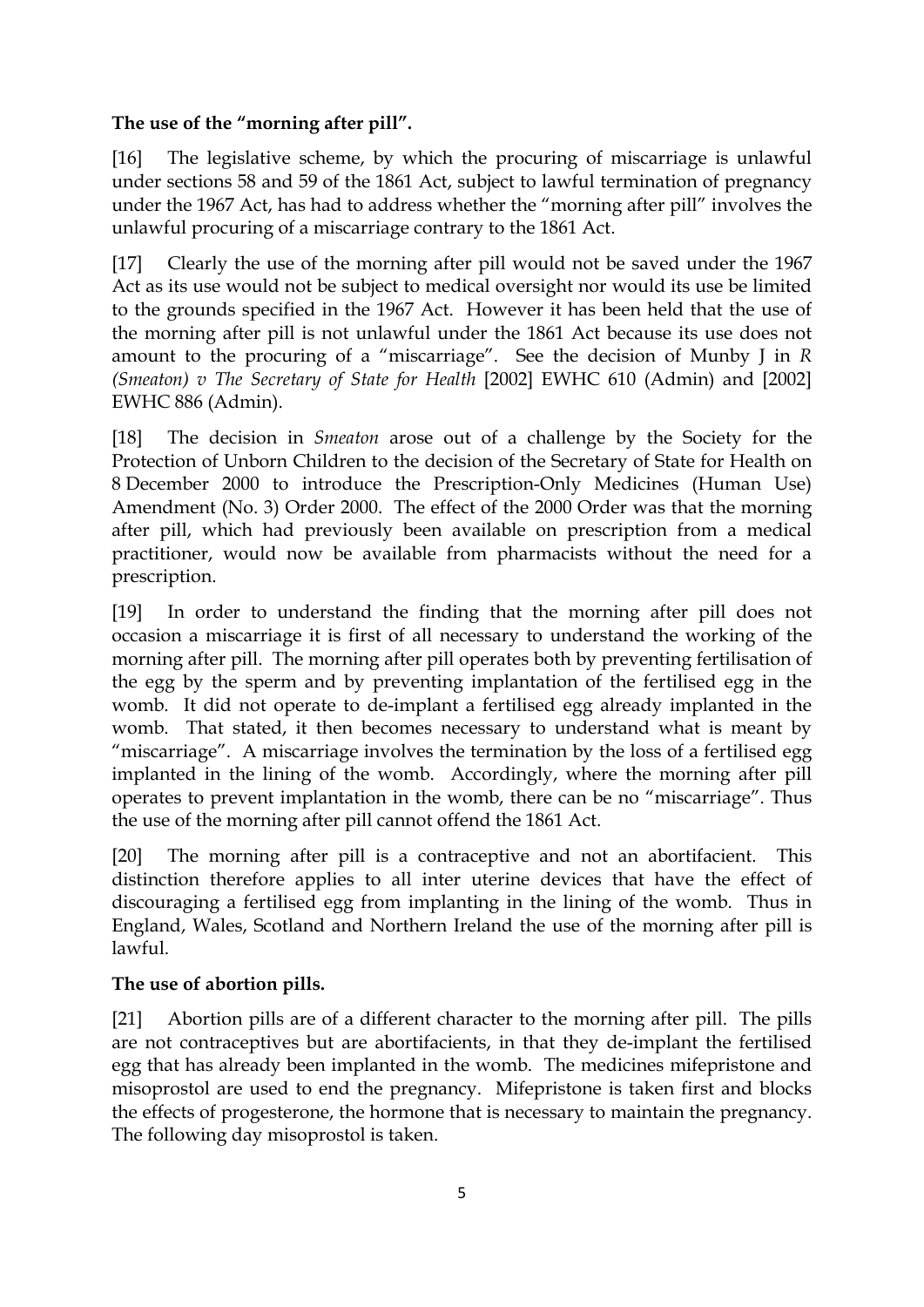[22] Mifepristone and misoprostol have the effect of causing a miscarriage and their use for that purpose is unlawful in England and Wales and Scotland unless the requirements of the 1967 Act have been satisfied. Those requirements extend to the use of the pills under medical oversight, on the specified grounds, with treatment administered in an authorised place. Mifepristone and misoprostol have been lawfully administered in England and Wales and Scotland, in accordance with the provisions of the 1967 Act at approved places, under medical supervision.

[23] However the use of mifepristone and misoprostol that has been obtained online is not lawful in England and Wales and Scotland as such use would not comply with the requirements of the 1967 Act.

[24] Difficulties emerged in England and Wales and Scotland in relation to the women returning to the clinic for the use of misoprostol on the second day. Those difficulties have been addressed, in a manner that satisfies the requirements of the 1967 Act, by permitting the use of the misoprostol at home on the second day after attendance at an approved place under medical supervision on the previous day for the administration of mifepristone.

[25] The manner in which the 1967 Act has been satisfied relies on the power of the Secretary of State under section 1(3) of the Act to approve a place for the treatment for the termination of pregnancy. Section 1(3A) provides that, except in cases of emergency –

> "…. the power under subsection (3) of this section to approve a place includes power, in relation to treatment consisting primarily in the use of such medicines as may be specified in the approval and carried out in such manner as may be so specified, to approve a class of places."

[26] This power has been exercised in Scotland by the Abortion Act 1967 (Place of Treatment for the Termination of Pregnancy) (Approval) (Scotland) 2017 with effect from 27 October 2017. The Scottish Ministers have exercised the power under the 1967 Act to approve the home of a pregnant woman who is undergoing treatment for the purposes of termination of her pregnancy as a class of place where treatment for termination of pregnancy may be carried out. The "treatment" for this purpose is the taking of the medicine misoprostol. The "home" for this purpose means the place in Scotland where the pregnant woman is ordinarily resident. Clinical guidance for professionals involved in the use of misoprostol to be taken at home, as formulated by the Scottish Abortion Care Providers Network, and relied on by the Scottish Ministers in introducing the new arrangements, stated that the treatment should be within 9 weeks 6 days of the pregnancy.

[27] It is a requirement of the Approval that the treatment must be carried out in the manner that: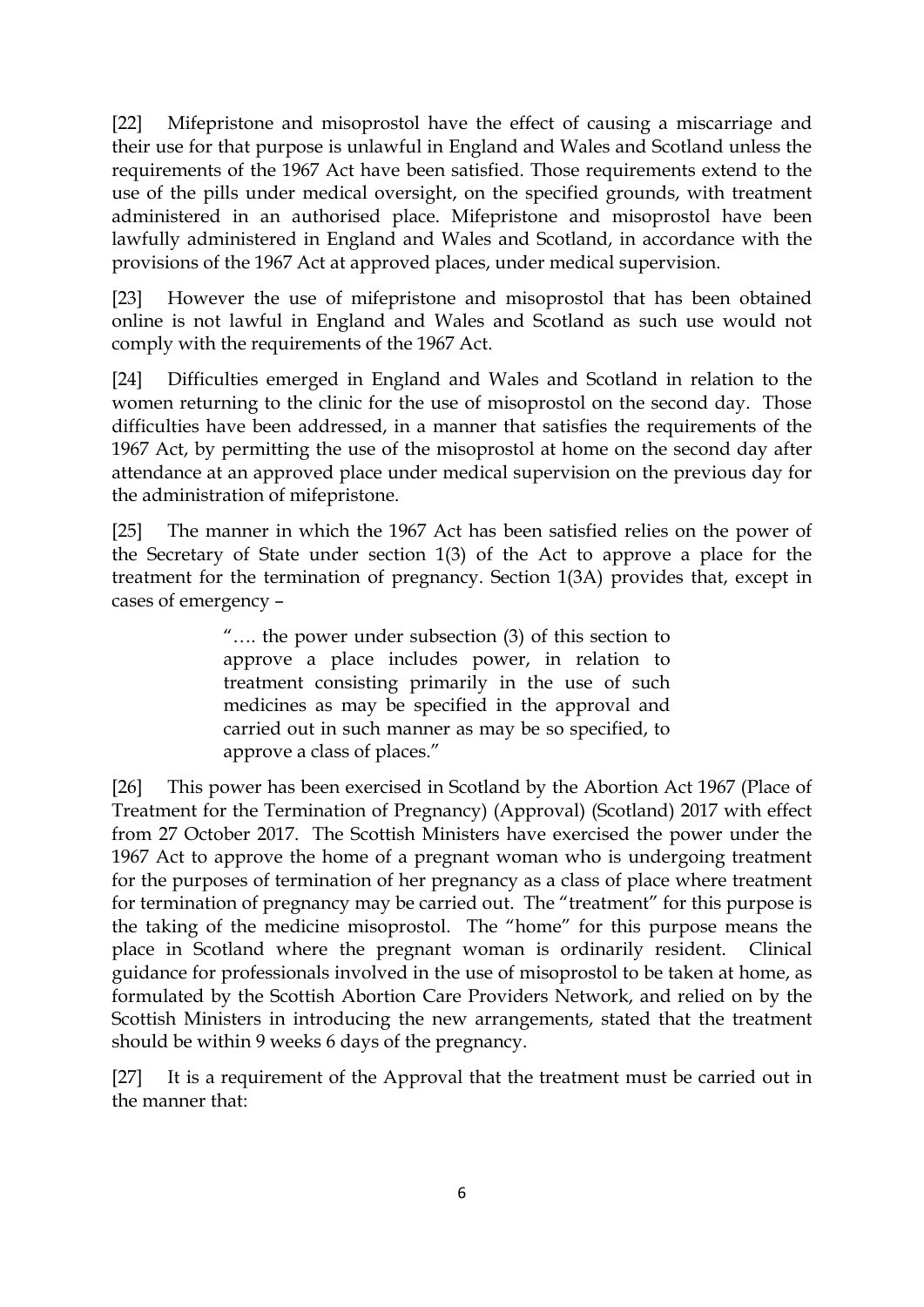- (a) the pregnant woman has attended a clinic where she has been prescribed mifepristone and misoprostol to be taken for the purposes of the termination of her pregnancy; and
- (b) the pregnant woman has taken mifepristone at the clinic and wants to carry out the treatment at home.

[28] This change was then given effect in Wales from 20 June 2018 when the Welsh Ministers exercised their powers under the 1967 Act to introduce the Abortion Act 1967 (Approval of Place for Treatment for the Termination of Pregnancy) (Wales) 2018. The Approval and guidance contained in a Welsh Health Circular are in the same terms as the Scottish Approval, as applied to Wales.

[29] The Department of Health and Social Care announced the same changes in England by "The Abortion Act 1967 – Approval of a Class of Places" with effect from 27 December 2018. The Approval was accompanied by guidance issued by the Royal College of Obstetricians and Gynaecologists ('RCOG'). The terms of the Approval in England are the same as those in Scotland and Wales, save that in England it is a requirement in the Approval that the gestation of the pregnancy does not exceed 9 weeks 6 days, rather than being included in the guidance as in Scotland and Wales.

[30] The taking of abortion pills obtained online remains illegal in England and Wales and Scotland. The requirements of the 1967 Act are not met. The essential concerns arise from the health implications of the use of the pills and thus there is a corresponding need for appropriate medical oversight and concern for the unsupervised nature of the online provision of abortion pills.

## **Health issues and the use of abortion pills.**

[31] The health concerns are illustrated in the guidance that accompanies the Approvals issued in Scotland, Wales and England. The guidance in Scotland and Wales states absolute contraindications to the use of mifepristone or misoprostol, namely, inherited porphyria, chronic adrenal failure, known or suspected ectopic pregnancy, uncontrolled severe asthma and previous allergic reaction to one of the drugs involved. The guidance also advises caution in specified circumstances which require discussion with senior medical staff, namely, a woman on long term corticosteroids, asthma (to be avoided if severe), haemorrhagic disorder or anticoagulant therapy, prosthetic heart valve or history of endocarditis, pre-existing health disease, hepatic or renal impairment, severe anaemia, severe inflammatory bowel disease, for example Crohns, or IUCD in place (to be removed pre-procedure). The woman is under direct medical supervision before the treatment commences, on the day of mifepristone administration and on the follow up plan, if such becomes necessary.

[32] The guidance in England issued by the RCOG is in a different form. Again there will be direct medical supervision and all women should be given a letter providing sufficient information about the procedure to allow another practitioner elsewhere to manage any complications. The provider of the service must ensure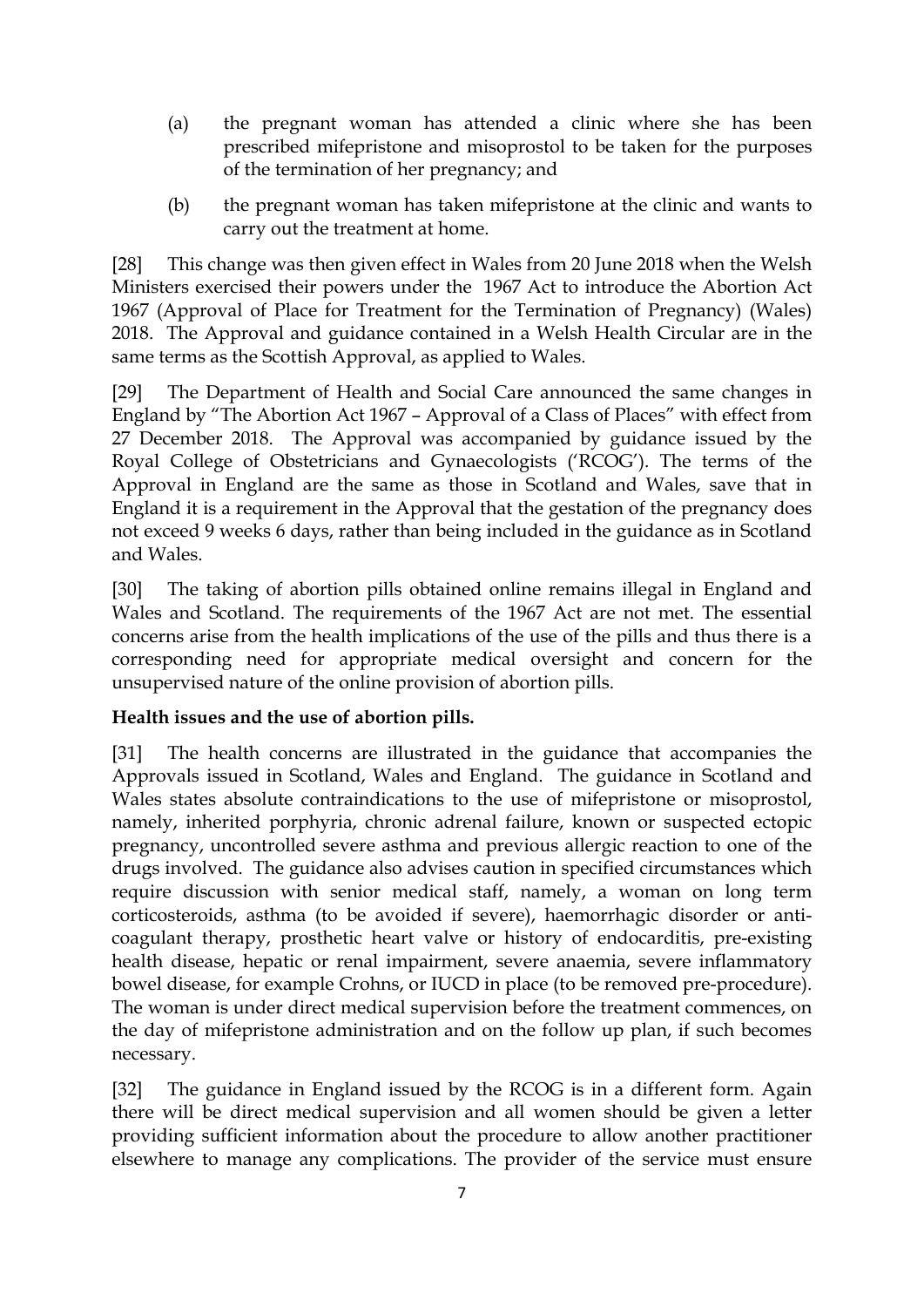procedures for safeguarding and child protection that are managed and delivered consistent with their registration with the Care Quality Commission.

[33] The WoW issue of abortion pills does not involve direct medical oversight. WoW provides for on-line consultation for consideration by a medical doctor who will provide the pills. As a preliminary the pregnant woman is advised to undertake an ultrasound, if possible. The WoW form states that an ultrasound is important because it can determine the exact length of the pregnancy and can diagnose an ectopic pregnancy. The WoW form also refers to the importance of being near basic medical care in case complications occur. Reference is made to the small chance of complications but the absolute necessity of being within one hour of help, referring to the loss of too much blood or infection. It is stated that if there is a problem the woman should always go the hospital or a doctor and adds "The doctor cannot see the difference between a miscarriage and an abortion. If you think the hospital staff might report an abortion to the police, you can tell them that you had a miscarriage." It would certainly seem ill-advised, despite the concern about the police, that a patient might be advised to give an incomplete history when medical assistance is sought.

[34] The WoW form does not include contraindications in the case of uncontrolled severe asthma. Nor does the WoW form apply the caution set out in the Scottish guidance requiring discussion with senior medical staff in all the circumstances indicated in Scotland. Nor does it appear that there is regulation of safeguarding and child protection measures. The guidance issued in the different jurisdictions may differ but what is common is that there are health issues involved in the use of the abortion pills, a recognition of the risk of complications, the requirement for direct medical supervision of the treatment and the need for a follow up plan to address the risks.

[35] The health issues are further apparent from the article referred to by the applicant by Aiken, Digol, Trussell and Gomperts entitled "Self-reported outcomes and adverse events after medical abortions through on-line telemedicine – population based study in the Republic of Ireland and Northern Ireland". The article reports the results of a study of 1000 women who underwent self-sourced medical abortion through Women on the Web in the Republic of Ireland and Northern Ireland from 2010-2012. The research indicates that 92 women self-reported symptoms which the article described as potentially serious complications, with symptoms including bleeding, fever, abnormal vaginal discharge or persistent pain continuing several days after abortion. 26 women were treated with antibiotics and 7 required blood transfusion. The research acknowledged the limitations of the study in that it relied on women's self-reports with respect to the outcome and complications of abortion and the researchers were unable to ascertain whether the treatment women received for potential adverse events was appropriate and necessary.

[36] In those cases where a child is pregnant as a result of sexual crime, the procuring of a miscarriage by the use of abortion pills will present a risk to the health of the mother and will require appropriate medical oversight, which the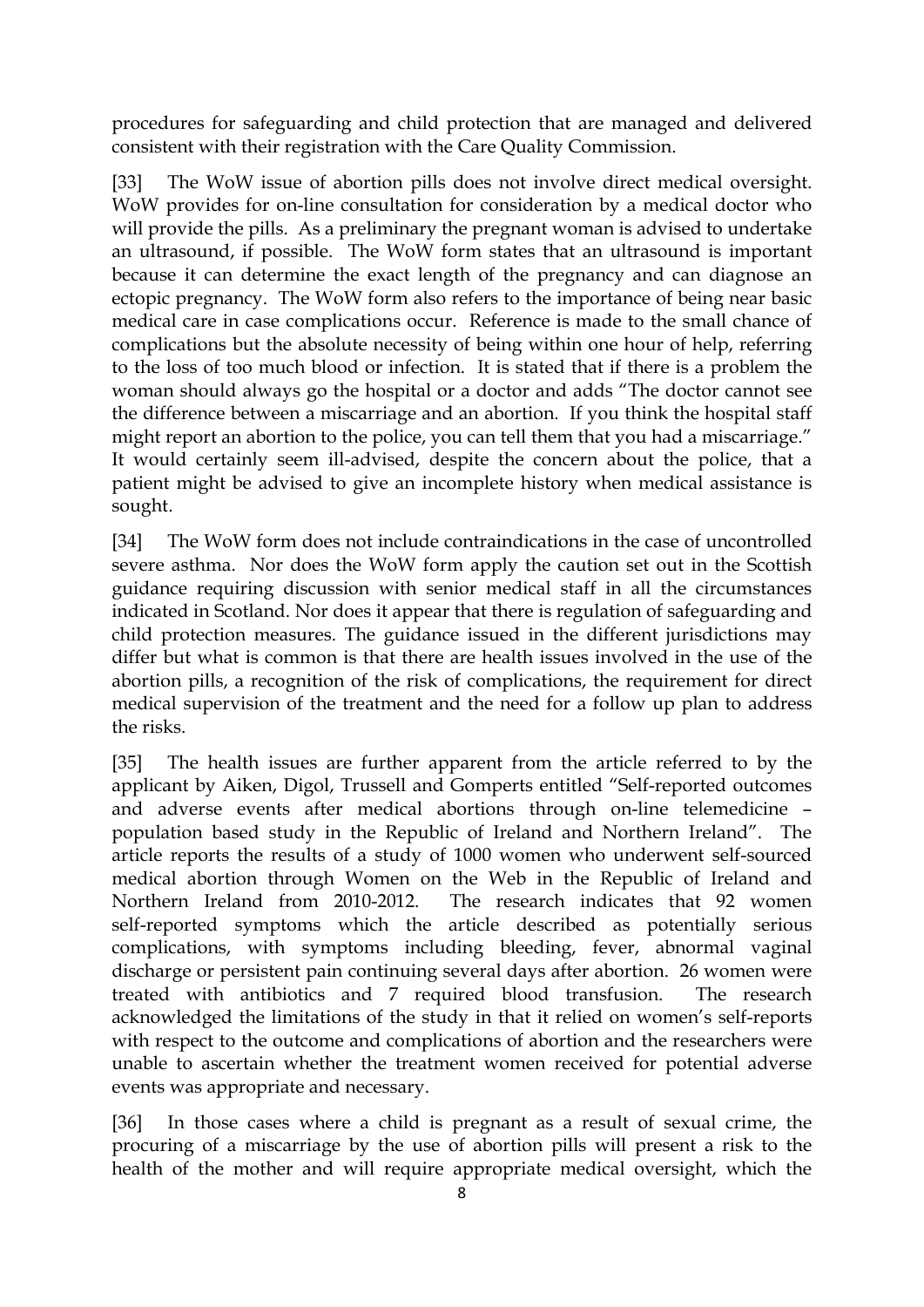legislative scheme in Scotland, Wales and England judges to be absent where the pills are supplied online.

### **The decision to prosecute**

[37] The decision to prosecute the mother was taken in November 2014. In his affidavit Mr Agnew, Assistant Director PPS, set out the basis upon which the evidential test was met. In respect of the public interest test he indicated that there was a general presumption that the public interest test is met where there has been a contravention of the criminal law. He stated, however, that all the facts and circumstances of the case are carefully considered before deciding whether the public interest merits prosecution and consideration is also given to whether the public interest is met by dealing with the case by means of a diversionary disposal.

[38] In his affidavit he set out six factors affecting the public in his consideration:

- (i) The offence under section 59 of the OAPA 1861 is one of some gravity and carries a maximum sentence of five years imprisonment. In enacting section 59 the legislature intended that terminations of pregnancy would only be conducted in a manner that was lawful. There was a public interest in ensuring that there was an appropriate sanction for those who sought to terminate pregnancy by sourcing abortifacient drugs from the internet.
- (ii) The mother had no criminal record and nothing suggested involvement in other related cases. It was unlikely that an offence of this nature would be repeated. She was pregnant at the time of the offence and had subsequently given birth to a child in October 2013. She said that she was unaware that her actions were unsafe and potentially unlawful and asserted that she was acting in the best interests of her daughter. The website used by her to source the abortifacient did not obviously highlight the fact that use of this medication in Northern Ireland could be unlawful. It appeared that the mother was attempting to be supportive to her daughter and was present with her when she attended with the GP on 30 July 2013. These were public interest considerations against the prosecution.
- (iii) Consideration was given to the potential impact upon the health of the child. The materials provided by police recorded that she had suffered from low mood and there was a record made during her attendance with her GP in July 2013 that she had engaged in some acts of selfharm. These incidents were said to be related to her relationship with the father. Police established that there were no further appointments with the Child and Adolescent Mental Health Service subsequent to police intervention in July 2013. There was no other evidence that the prosecution would adversely affect the daughter's mental health other than the stresses that inevitably attend upon a criminal prosecution.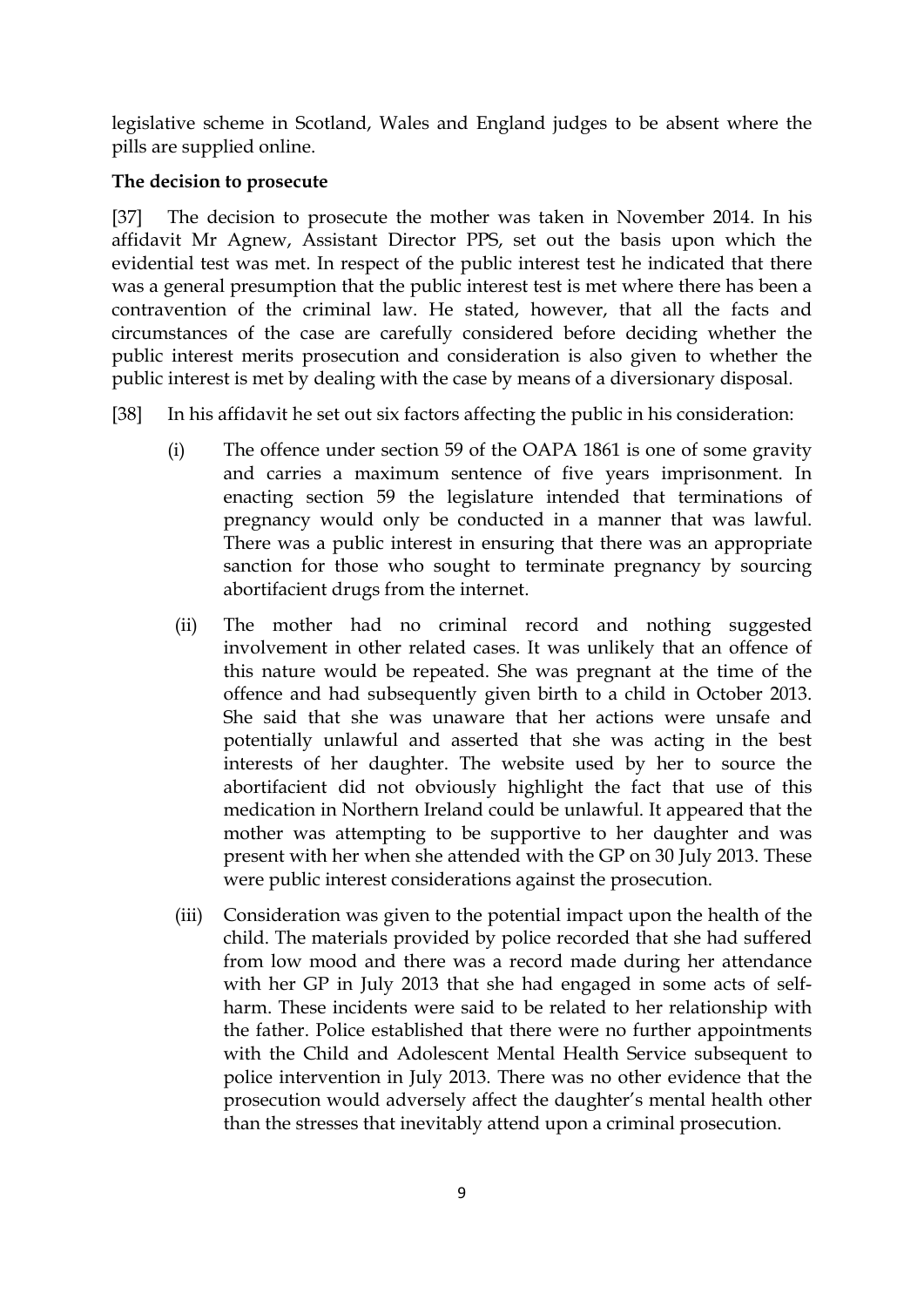- (iv) There are clinical risks of complication with the use of abortifacient drugs which can result in the need for surgical procedure. The risks increase if the medication is taken outside the appropriate gestation period prior to 9 weeks gestation. In this case the evidence suggested that the medication had been taken in accordance with the recommended timescales. The prospect of longer term risk to the mental health of the child to whom these medicines had been administered was also considered.
- (v) There was some evidence that the practice of acquiring abortifacient drugs on the internet for administration in Northern Ireland was not uncommon. It was considered that it was in the public interest to deter such practices given the unregulated nature of the activity and the potential risks posed to those taking the medication.
- (vi) Consideration was given to the possibility of a diversionary disposal. It was considered that the fact that the offence pursuant to section 59 was triable only on indictment, that it carried a maximum sentence of five years imprisonment and that there had been no guideline judgment in this jurisdiction indicating the type of sentence likely to be imposed for an offence of this type argued against such a course.

#### **The Correspondence**

[39] The mother was advised of the decision to prosecute on 24 April 2015. On 15 December 2015 her solicitors served a pre-action protocol letter on the PPS indicating an intention to apply for judicial review of the prosecution decision. It was argued that the decision to prosecute the applicant had been made when many others in a similar position had not been prosecuted. The information relied upon was contained in an FOI response to enquiries about police decisions. The PPS were obliged to treat the applicant in an equal fashion to those in a like position. The decision to prosecute, it was contended, represented unequal treatment and was unlawful. A pre-action protocol letter in the same terms was eventually issued to the PSNI on 3 February 2016 and the PSNI replied on 7 March 2016 indicating that once the evidential test was met it was a matter for the PPS.

[40] The PPS replied substantively on 12 January 2016. It was noted that the suggested comparators were people who had been the subject of police investigation. It was further noted that the FOI response indicated that the information provider did not hold complete details of conviction so that the information could not be said to be complete. The PPS could only take prosecution decisions in relation to investigation files that were actually submitted to it and the information provided by the PSNI by way of FOI did not suggest that all arrests actually resulted in investigation files being prepared and submitted to the PPS by the PSNI. No breach of the application of the Code for Prosecutors in relation to the test for prosecution had been identified. The perception of the applicant that others in a similar position had not been prosecuted did not demonstrate any unequal treatment by the PPS.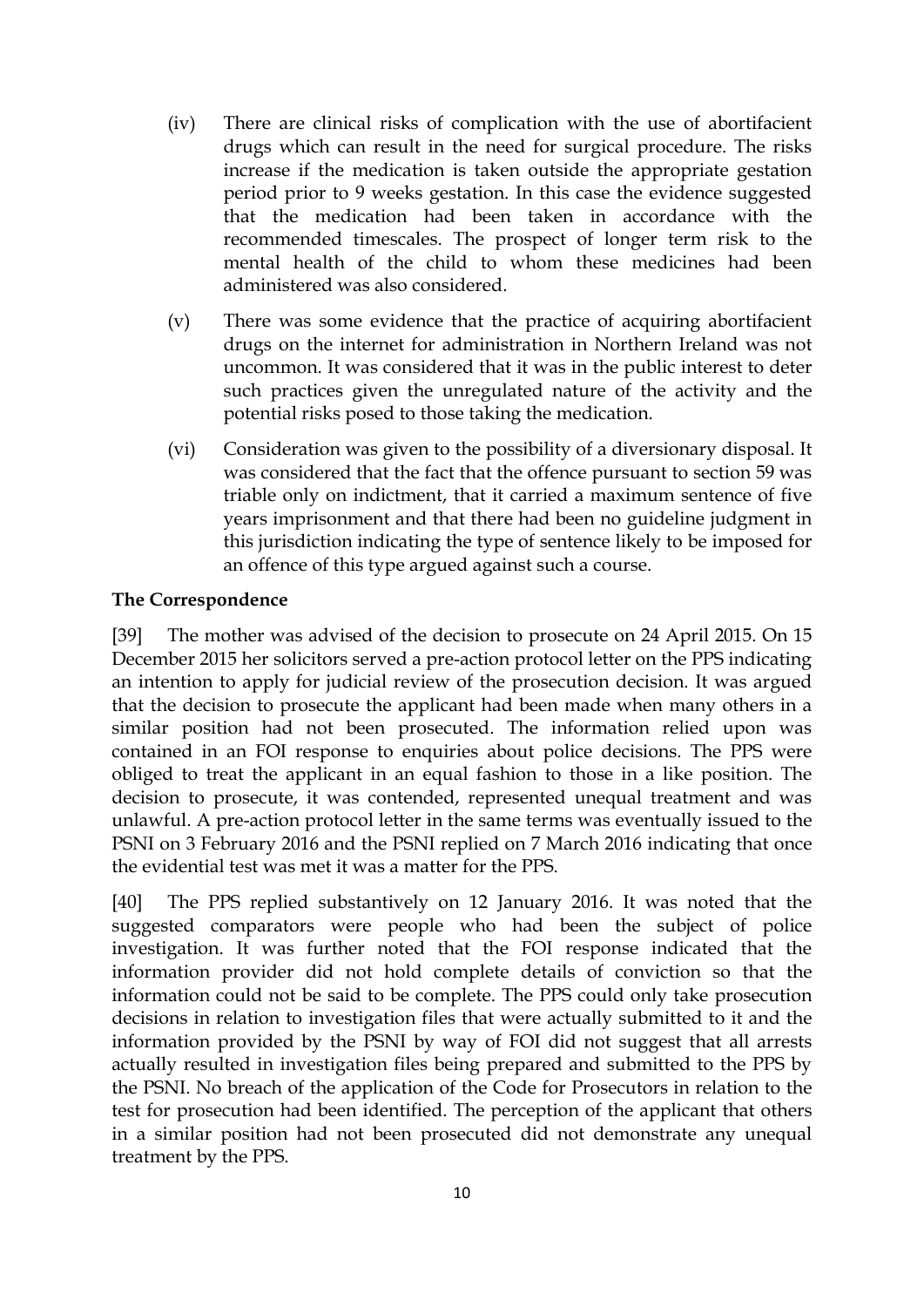[41] On 24 March 2016 the mother's solicitors wrote again to the PPS asking that the decision to prosecute be reconsidered in light of the first instance judgment in Northern Ireland Human Rights Commission's Application [2015] NIQB 102 where Horner J held that there was a breach of Article 8 of the Convention by reason of the absence of exceptions to the general prohibition of abortions in cases of foetal fatal abnormality and pregnancies which are a consequence of sexual crime. It was contended that there had been some degree of medical supervision as a result of the pills being obtained from WoW, the family circumstances made it difficult to afford the travel to England and in many cases it appeared the prosecutions had not been launched although it was accepted that there had been some prosecutions under section 59 of the OAPA.

[42] The PPS replied on 26 April 2016 stating that it was clear that Horner J was considering only pregnancies as a result of rape and incest and not those arising from consensual sex with a 15 year old. It was not considered that the judgment provided support for the proposition that the prosecution constituted an abuse of process or a breach of the Article 8 rights of either the child or the defendant. It was confirmed that the PPS were aware of the circumstances in which the pills were obtained from WoW. It was also confirmed that there was no policy of not prosecuting cases of this nature. The facts and circumstances of each case can vary widely and reference was made to the prosecution of a 21-year-old who was sentenced recently at Belfast Crown Court.

[43] A further pre-action protocol letter was sent on behalf of the mother on 16 May 2016 which focused in particular on the breach of Article 8 of the Convention and contended in particular that the PPS misdirected itself in concluding that the daughter's pregnancy did not fall within the sexual crime exception identified by Horner J in concluding that a 15 year old was capable of having consensual sex. The PPS reply noted that there was no challenge to the finding that the evidential test had been met. Secondly, it was pointed out that in paragraph 2 of the second judgment given by Horner J it was made clear that sexual crime was defined in the judgment as meaning only rape or incest. It was not intended to include other crimes of a sexual nature. In order to prove rape it was necessary for the prosecution to prove in the case of a victim under the age of consent that she did not consent of the sexual penetration. The PPS had taken a wide range of factors into account in determining that the prosecution should proceed.

[44] On 12 December 2016 a pre-action protocol letter was sent to the PPS in relation to the daughter contending that the decision to prosecute the mother for assisting her in the termination of her pregnancy amounted to a breach of her Article 8 and Article 3 rights and was unlawful. These proceedings were issued two days later. The parties were subsequently notice parties to the appeals of the NIHRC case to the court of Appeal and the Supreme Court.

### **Recent events**

[45] On 22 October 2019 the Northern Ireland (Executive Formation etc) Act 2019 came into force. Section 9(1), (2) and (3) provided as follows: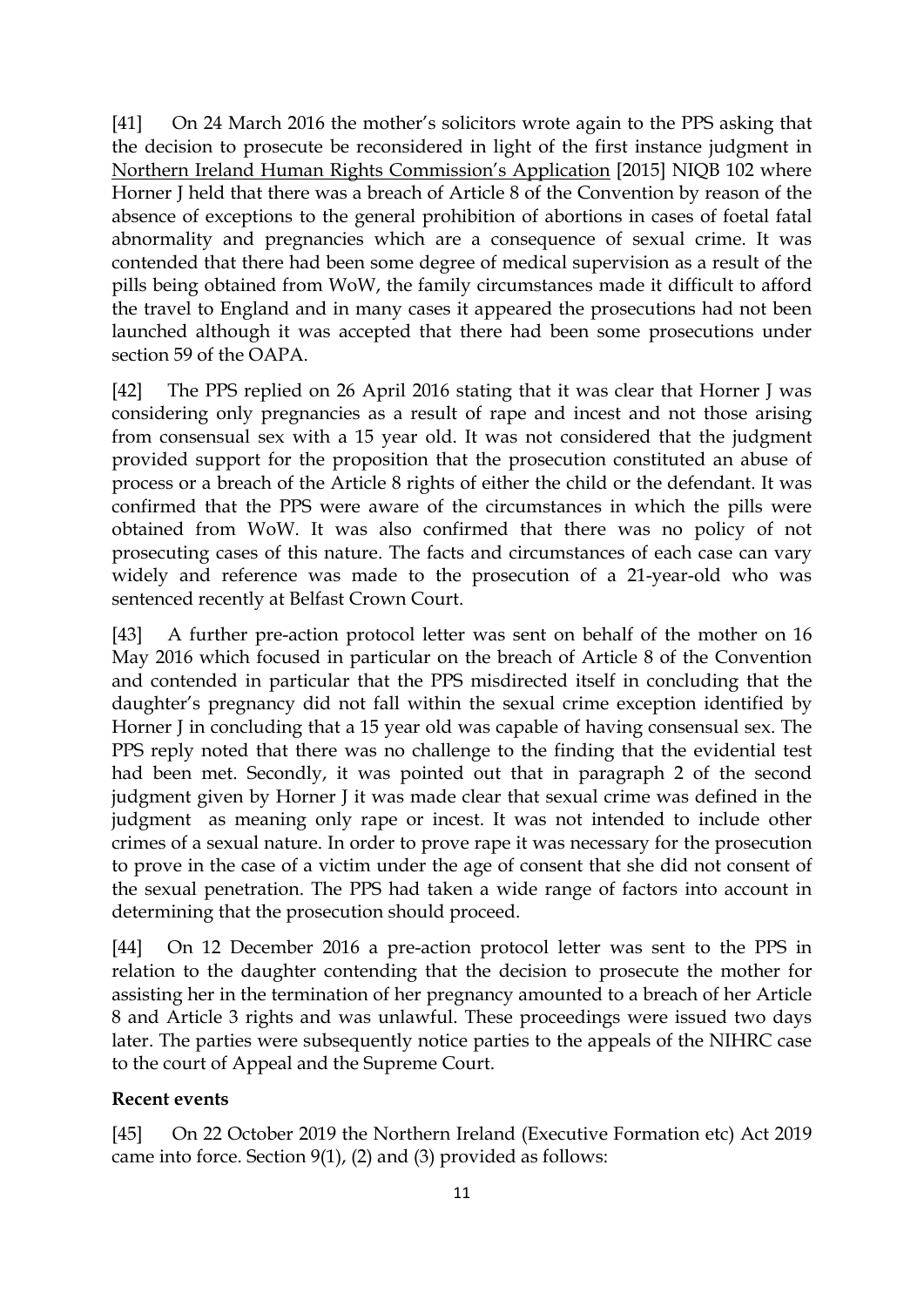"(1) The Secretary of State must ensure that the recommendations in paragraphs 85 and 86 of the CEDAW report are implemented in respect of Northern Ireland.

(2) Sections 58 and 59 of the Offences against the Person Act 1861 (attempts to procure abortion) are repealed under the law of Northern Ireland.

(3) No investigation may be carried out, and no criminal proceedings may be brought or continued, in respect of an offence under those sections under the law of Northern Ireland (whenever committed)."

In light of that legislation the charges against the mother were dismissed on 23 October 2019. The Northern Ireland Office is consulting on the implementation of the recommendations and in the meantime arrangements are in place for the provision of assistance with transport to England where terminations can be carried out at no cost. The recommendations in paragraphs 85 and 86 of the CEDAW report are as follows:

#### "**A. Legal and Institutional Framework**

85. The Committee recommends that the State party urgently:

(a) Repeal sections 58 and 59 of the Offences against the Person Act, 1861 so that no criminal charges can be brought against women and girls who undergo abortion or against qualified health care professionals and all others who provide and assist in the abortion;

(b) Adopt legislation to provide for expanded grounds to legalise abortion at least in the following cases:

(i) Threat to the pregnant woman's physical or mental health without conditionality of "long-term or permanent" effects;

(ii) Rape and incest; and 83 Mellet v. Ireland, Human Rights Committee, Communication No. 2324/2013. 84 CEDAW/C/GBR/CO/7 (2013), paras. 50 and 51 CEDAW/C/OP.8/GBR/1 19

(iii) Severe foetal impairment, including FFA, without perpetuating stereotypes towards persons with disabilities and ensuring appropriate and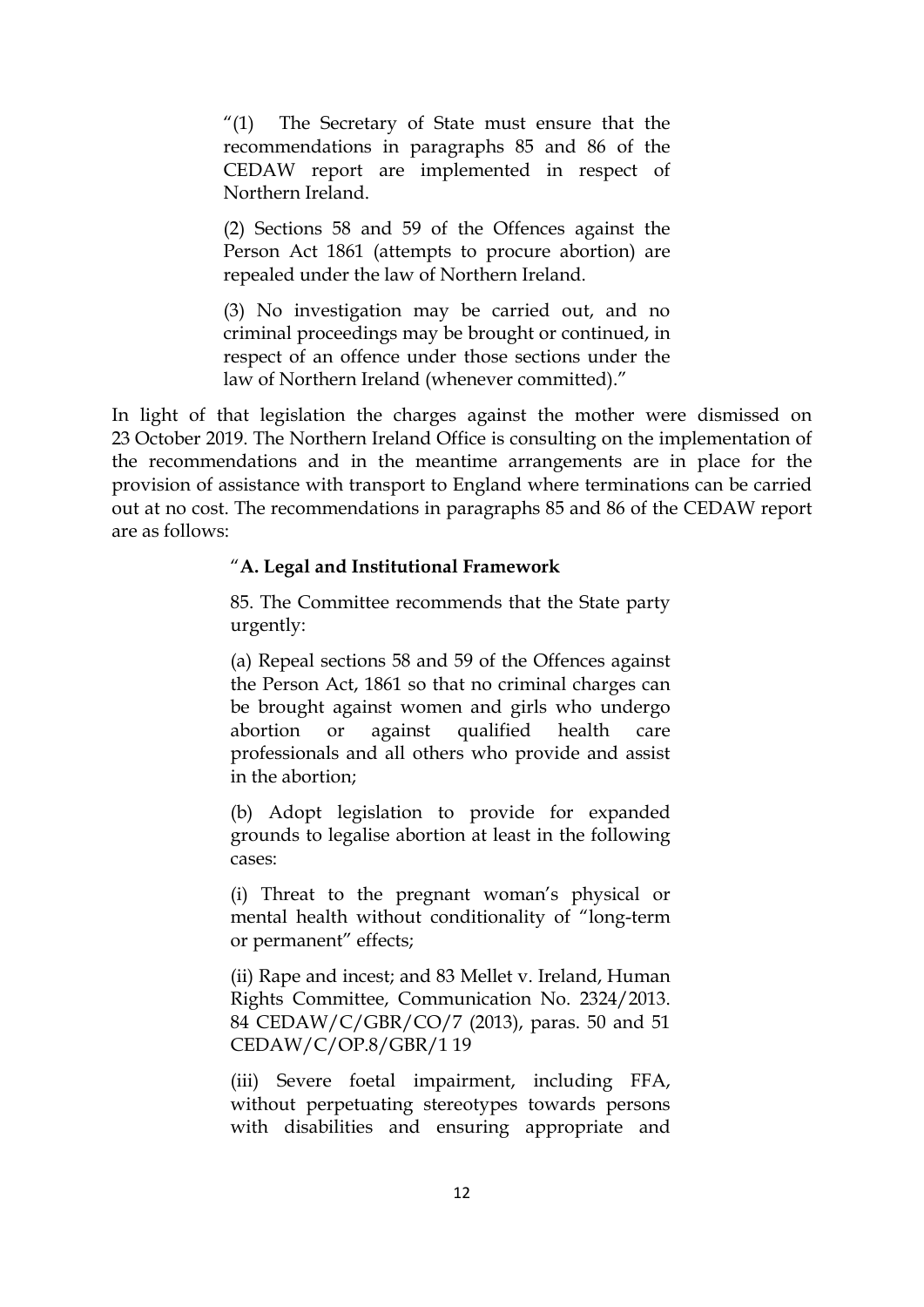ongoing support, social and financial, for women who decide to carry such pregnancies to term.

(c) Introduce, as an interim measure, a moratorium on the application of criminal laws concerning abortion, and cease all related arrests, investigations and criminal prosecutions, including of women seeking post-abortion care and healthcare professionals;

(d) Adopt evidence-based protocols for healthcare professionals on providing legal abortions particularly on the grounds of physical and mental health; and ensure continuous training on these protocols;

(e) Establish a mechanism to advance women's rights, including through monitoring authorities' compliance with international standards concerning access to sexual and reproductive health including access to safe abortions; and ensure enhanced coordination between this mechanism with the Department of Health, Social Services and Public Safety (DHSSPS) and the Northern Ireland Human Rights Commission; and

(f) Strengthen existing data collection and sharing systems between the DHSSPS and the PSNI to address the phenomenon of self-induced abortions.

#### **B. Sexual and reproductive health rights and services**

86. The Committee recommends that the State party:

(a) Provide non-biased, scientifically sound and rights-based counselling and information on sexual and reproductive health services, including on all methods of contraception and access to abortion;

(b) Ensure accessibility and affordability of sexual and reproductive health services and products, including on safe and modern contraception, including oral and emergency, long term or permanent and adopt a protocol to facilitate access at pharmacies, clinics and hospitals;

(c) Provide women with access to high quality abortion and post-abortion care in all public health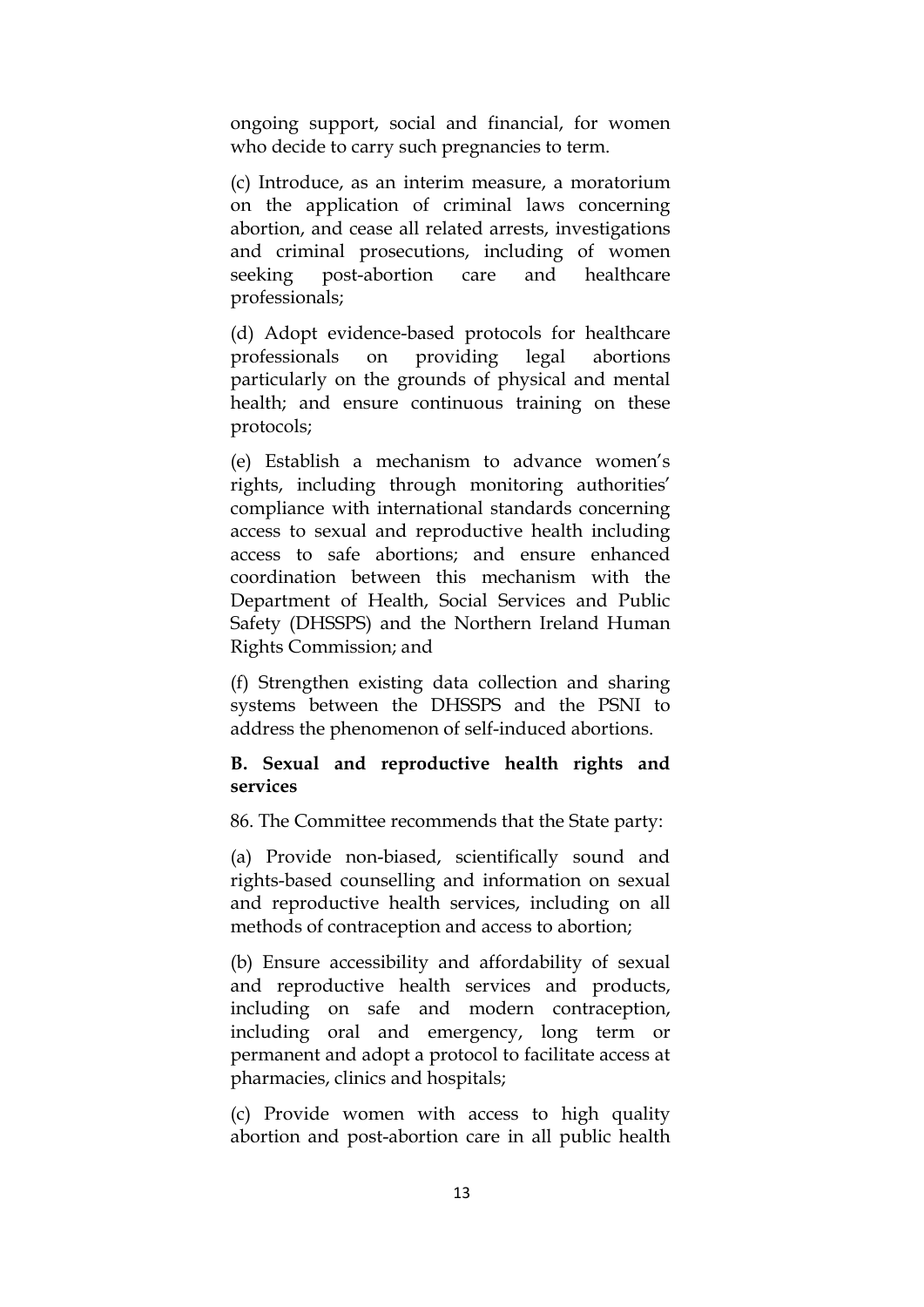facilities, and adopt guidance on doctor-patient confidentiality in this area;

(d) Make age-appropriate, comprehensive and scientifically accurate education on sexual and reproductive health and rights a compulsory curriculum component for adolescents, covering early pregnancy prevention and access to abortion, and monitor its implementation;

(e) Intensify awareness-raising campaigns on sexual and reproductive health rights and services, including on access to modern contraception;

(f) Adopt a strategy to combat gender-based stereotypes regarding women's primary role as mothers; and

(g) Protect women from harassment by anti-abortion protestors by investigating complaints, prosecuting and punishing perpetrators."

### **Consideration**

[46] This is an application challenging the decision of the PPS to initiate and maintain a prosecution against the mother for offences contrary to section 59 of the OAPA. The applicants submit that the pursuit of the prosecution contravened the rights of each of them under Articles 3 and 8 of the Convention. There is a wellestablished line of authority arising from the decision of the House of Lords in R v DPP, ex p Kebilene [2000] 2 AC 326 that absent dishonesty, mala fides or an exceptional circumstance the decision of the DPP to initiate and pursue a prosecution is not amenable to judicial review.

[47] Kebilene also dealt with the forum within which such a challenge should take place. Lord Steyn said at 369H:

> "The starting point must be the analogical force of the statute which excludes the High Court's power to review decisions of the Crown Court. Thus section 29(3) would prohibit an application for judicial review of the decision of the Crown Court judge refusing to hold a prosecution to be an abuse of process by reason of an alleged breach of the Convention. It would be curious if the same issue could be raised in the Divisional Court by means of a challenge to the decision of the prosecutor to proceed with the prosecutions. The policy underlying the statute would be severely undermined if it could be outflanked by framing the case as a challenge to the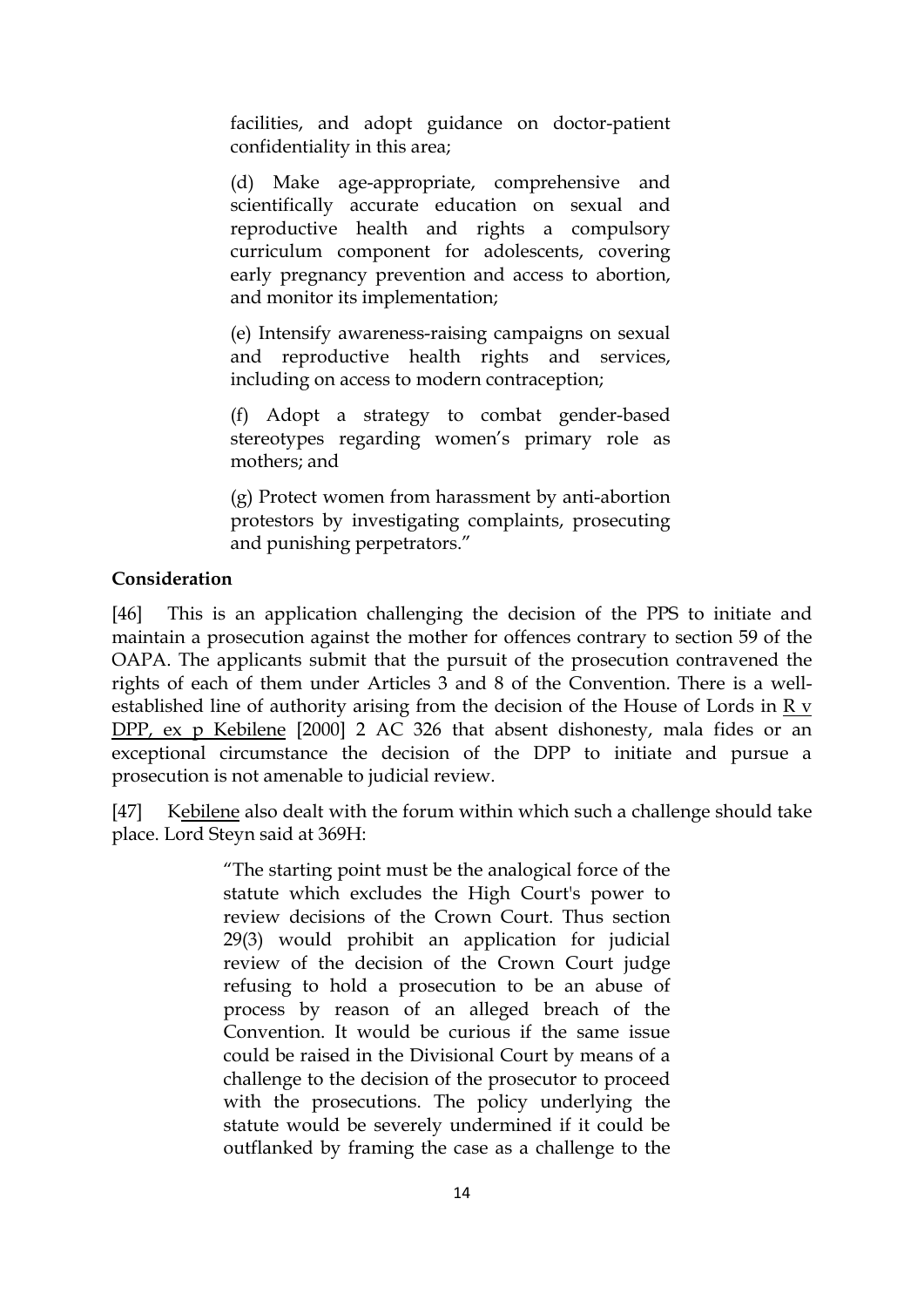prosecutor's decision to enforce the law rather than as a challenge to the decision of the Crown Court judge to apply the law. It is also noteworthy that it is rightly conceded that once the Act of 1998 is fully in force it will not be possible to apply for judicial review on the ground that a decision to prosecute is in breach of a Convention right. The only available remedies will be in the trial process or on appeal."

Section 29 (3) of the Supreme Court Act 1981 did not apply in this jurisdiction but by virtue of section 1 of the Judicature (Northern Ireland) Act 1978 judges of the Crown Court are members of the Court of Judicature and not, therefore, amenable to judicial review. The same principle, therefore, applies in this jurisdiction.

[48] The applicants argue that the breaches of the Convention rights in this case are such that they constitute an exceptional circumstance entitling this court to intervene. It is also submitted that since the prosecution has now been withdrawn it is for this court to determine whether there was any breach of the applicants' Convention rights by the PPS as a result of the initiation and maintenance of the prosecution until 23 October 2019.

#### *Article 8*

[49] Article 8 of the Convention concerns private and family life. It provides as follows:

> "1. Everyone has the right to respect for his private and family life, his home and his correspondence.

> 2. There shall be no interference by a public authority with the exercise of this right except such as is in accordance with the law and is necessary in a democratic society in the interests of national security, public safety or the economic well-being of the country, for the prevention of disorder or crime, for the protection of health or morals, or for the protection of the rights and freedoms of others."

The notion of private life is a broad concept. It includes the ability to live one's life without arbitrary disruption or interference and accordingly personal autonomy is an important aspect of private life. Family life has also been given a broad meaning by the ECtHR and includes the protection of the relationships between parents and their children.

[50] The first question which arises is whether the first applicant can claim to have her Article 8 rights engaged as a result of her prosecution for a criminal offence. The issue was addressed by the Supreme Court in SXH v Crown Prosecution Service (United Nations High Commissioner for Refugees intervening) [2017] 1 WLR 1401. That was a case in which a Somali national came to the United Kingdom using false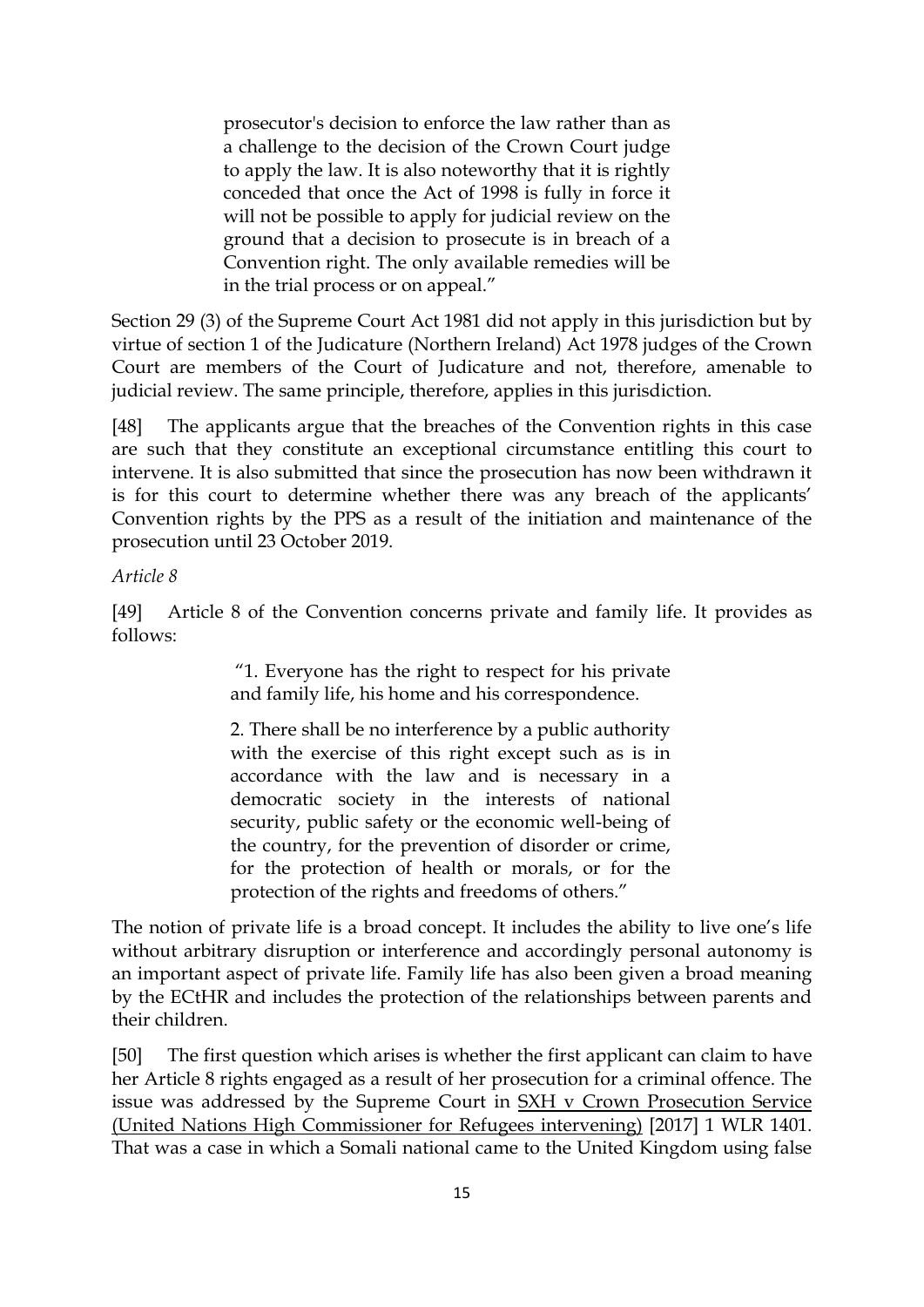travel documents and when apprehended claimed asylum. She was charged with possessing a false identity document and remanded in custody. Nearly 6 months later she was granted asylum. The following day the Crown offered no evidence on the criminal prosecution since she would have had a defence as she had come to the United Kingdom as a refugee and satisfied other criteria.

[51] Giving the judgment for the majority Lord Toulson said at [32]:

"32 By commencing a criminal prosecution the CPS places the matter before a court. In other Convention countries the court is itself in charge of deciding whether a person should be treated as an accused in a criminal case. There is a striking absence of any reported case in which it has been held that the institution of criminal proceedings for a matter which is properly the subject of the criminal law may be open to challenge on article 8 grounds (as Munby LJ observed in R (E) v Director of Public Prosecutions [2012] 1 Cr App R 66, paras 72-75). It would be illogical; for if the matter is properly the subject of the criminal law, it is a matter for the processes of the criminal law. The criminalisation of conduct may amount to interference with article 8 rights; and that will depend on the nature of the conduct. If the criminalisation does not amount to an unjustifiable interference with respect for an activity protected by article 8, no more does a decision to prosecute for that conduct."

In that case it was accepted that the false document offence was Convention compliant and that the CPS was reasonably entitled to conclude that the evidential test was met at the time. The court specifically left open the issue of whether Article 8 rights might be affected by delay although Lord Toulson was of the view that this was probably an issue under Article 6.

[52] Although there was no specific claim that section 59 of the OAPA was incompatible with either of the Convention rights upon which the applicants relied it was implicit in the case made on behalf of the applicants that the enforcement of the provisions breached the rights upon which they relied.

[53] The applicant also relied upon the admissibility decision in G v United Kingdom (2011) 53 EHRR SE 25 which concerned the prosecution of a 15 year old boy for having sexual intercourse with a 12 year old girl. He was convicted and sentenced on the basis that both parties had consented to the sexual intercourse and that he reasonably believed the complainant to be the same age as him. The Court concluded that the criminal proceedings against the applicant which resulted in his conviction and sentence constituted an interference by a public authority with his right to respect for private life.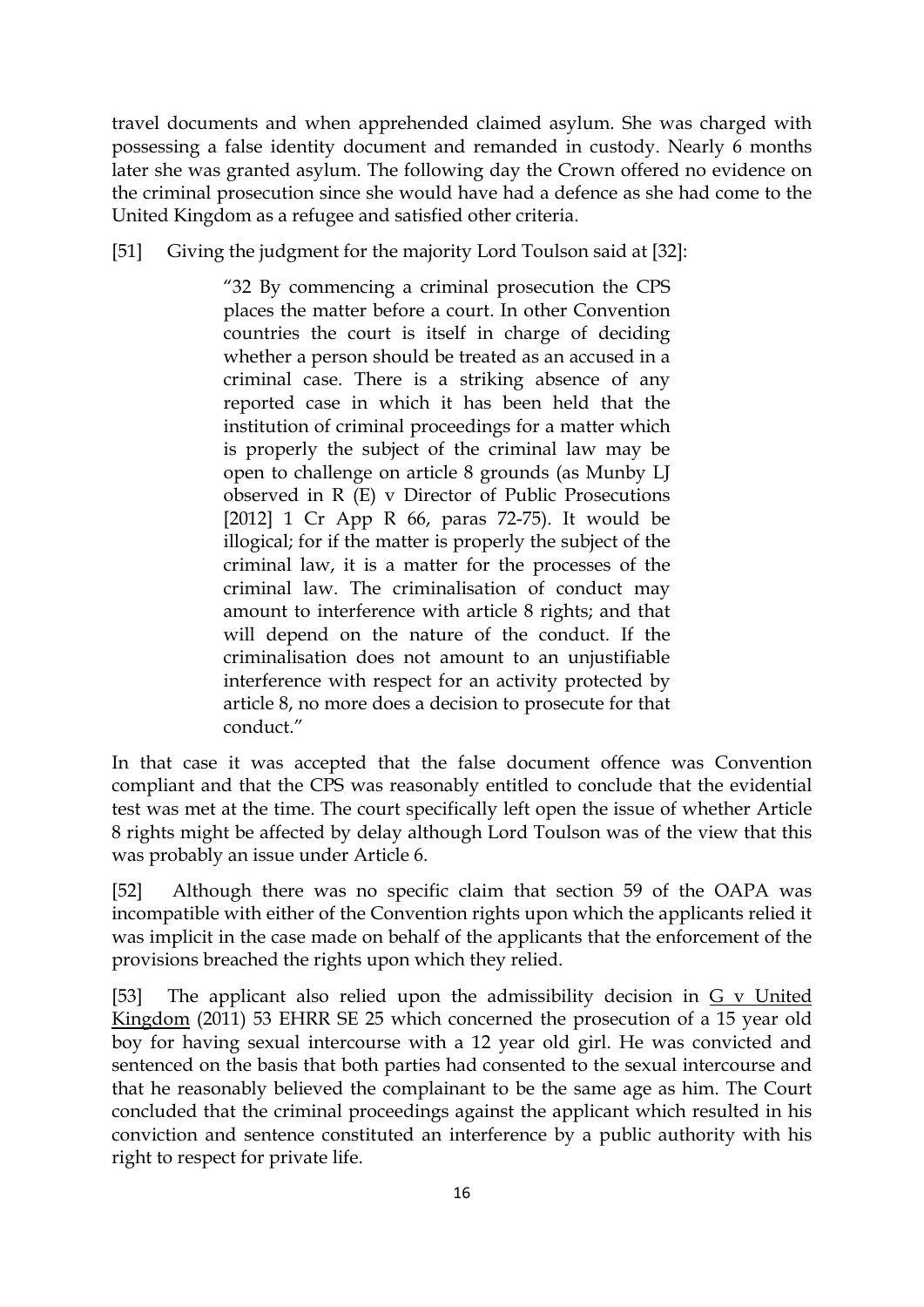[54] We accept, therefore, that the criminalisation of conduct can amount to an interference with the Article 8 right. We are satisfied that the attempts by the mother to find a medical solution to the pregnancy of her daughter engaged both her private life in the exercise of her responsibility for her daughter and for the same reason her family life bearing in mind the broad approach which should be applied to both.

[55] Having accepted that there was an interference with an Article 8 right it is then necessary to examine whether the interference was justified. The terms of section 59 OAPA are set out at [1] above and the decision to initiate the prosecution was in our view plainly in accordance with law. We also consider that the decision to prosecute had the legitimate aim of protecting the health of women and in particular in deterring the medically unsupervised administration of medication to procure an abortion in circumstances where there is a risk to the health of women and, in this case, children. The prosecution decision was clearly rationally connected to that aim.

[56] The prosecution papers include a statement from Dr Nicholas Morris, a consultant obstetrician and gynaecologist. He was asked to deal with the side-effects of the drugs and the risks of self-administrating without medical supervision. He noted that in clinical studies the majority of patients experienced abdominal pain, uterine cramping and bleeding which could last up to 2 weeks. He said that a standard protocol for medical management of termination of pregnancy would be to confirm gestation by ultrasound scan, screen for infection and provide appropriate counselling before and after the procedure. The prescription of prophylactic antibiotics was recommended. His statement was prepared in April 2015 and at that time medical supervision of the provision of both drugs was required in England, Scotland and Wales in accordance with WHO guidelines.

[57] Although that has been changed by Regulations in those jurisdictions, so that it is only the first pill that should be taken under medical supervision, it remains the position that the taking of the pills without direct medical supervision constitutes an offence contrary to section 59 of the OAPA. At paragraph [48] of her affidavit in these proceedings the daughter stated that she thought it unfair that her mother should be prosecuted just because she did something that was legal in England, Scotland or Wales. It appears that she has been misled. The mother's conduct would have been contrary to the criminal law of each of those jurisdictions and she would have been liable to prosecution in each such jurisdiction because of the absence of medical supervision.

[58] The next question is whether the means chosen for protecting women and children satisfies the least intrusive option test. The approach to this test was set out by Lord Reed in Bank Mellat (No 2) [2013] 3 WLR 179 at [75]:

> "75 In relation to the third of these criteria, Dickson CJ made clear in *R v Edwards Books and Art Ltd [1986] 2 SCR 713,* 781–782 that the limitation of the protected right must be one that "it was reasonable for the legislature to impose", and that the courts were "not called on to substitute judicial opinions for legislative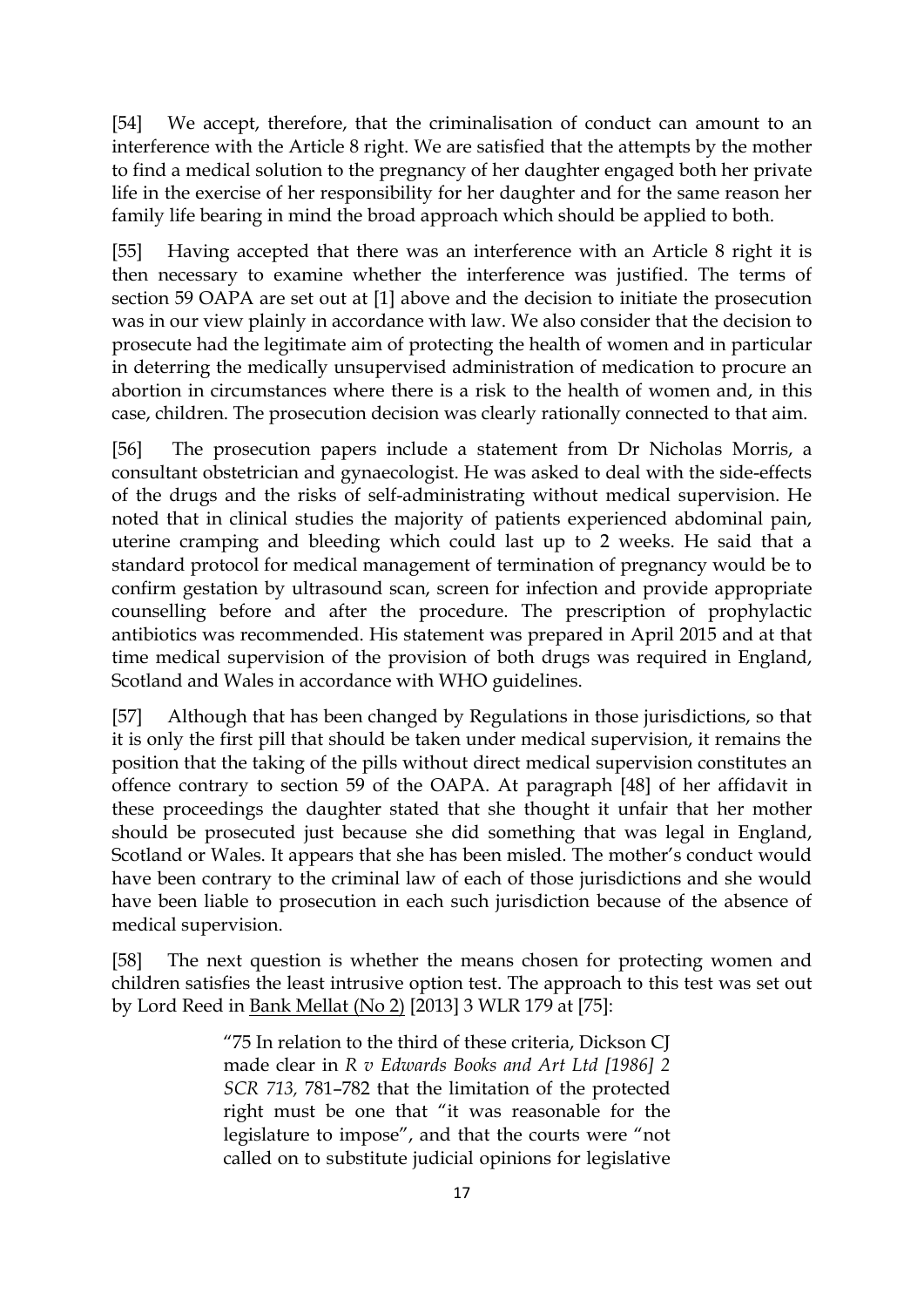ones as to the place at which to draw a precise line". This approach is unavoidable, if there is to be any real prospect of a limitation on rights being justified: as Blackmun J once observed, a judge would be unimaginative indeed if he could not come up with something a little less drastic or a little less restrictive in almost any situation, and thereby enable himself to vote to strike legislation down ( Illinois State Board of Elections v Socialist Workers Party (1979) 440 US 173 , 188–189); especially, one might add, if he is unaware of the relevant practicalities and indifferent to considerations of cost. To allow the legislature a margin of appreciation is also essential if a federal system such as that of Canada, or a devolved system such as that of the United Kingdom, is to work, since a strict application of a "least restrictive means" test would allow only one legislative response to an objective that involved limiting a protected right."

Although examined in the context of decisions of the legislature the principle must also apply to decisions of public authorities for the same reasons.

[59] The use of the criminal law in order to secure the protection of women and children is well recognised and appropriate. The maximum sentence of five years imprisonment allowed adequate scope to reflect the many different circumstances in which the offence is committed. That policy approach was also taken in the rest of the United Kingdom.

[60] The Assistant Director of the PPS laid a proper basis for the need for a deterrent approach and guidance on sentencing. While recognising the additional protections relating to terminations in England and Wales and Scotland the prosecution for this offence was entirely in line with the position in the rest of the United Kingdom. We consider that the decision to prosecute was not unreasonable in light of the risk to the health of the child. There was, of course, an obligation to keep the matter under review but it appears that the PPS did so.

[61] The last step in the analysis of proportionality is the assessment of whether a fair balance was struck between the public interest in prosecution and the interference with the private and family life of the mother. In order to carry out that assessment it is necessary in the circumstances of this case to examine the position in relation to the daughter.

[62] The offence of sexual activity with a child is described in Article 16 of the Sexual Offences (Northern Ireland) Order 2008 ("the 2008 Order"):

"*Sexual activity with a child* 

 $16.$  -(1) A person aged 18 or over (A) commits an offence if—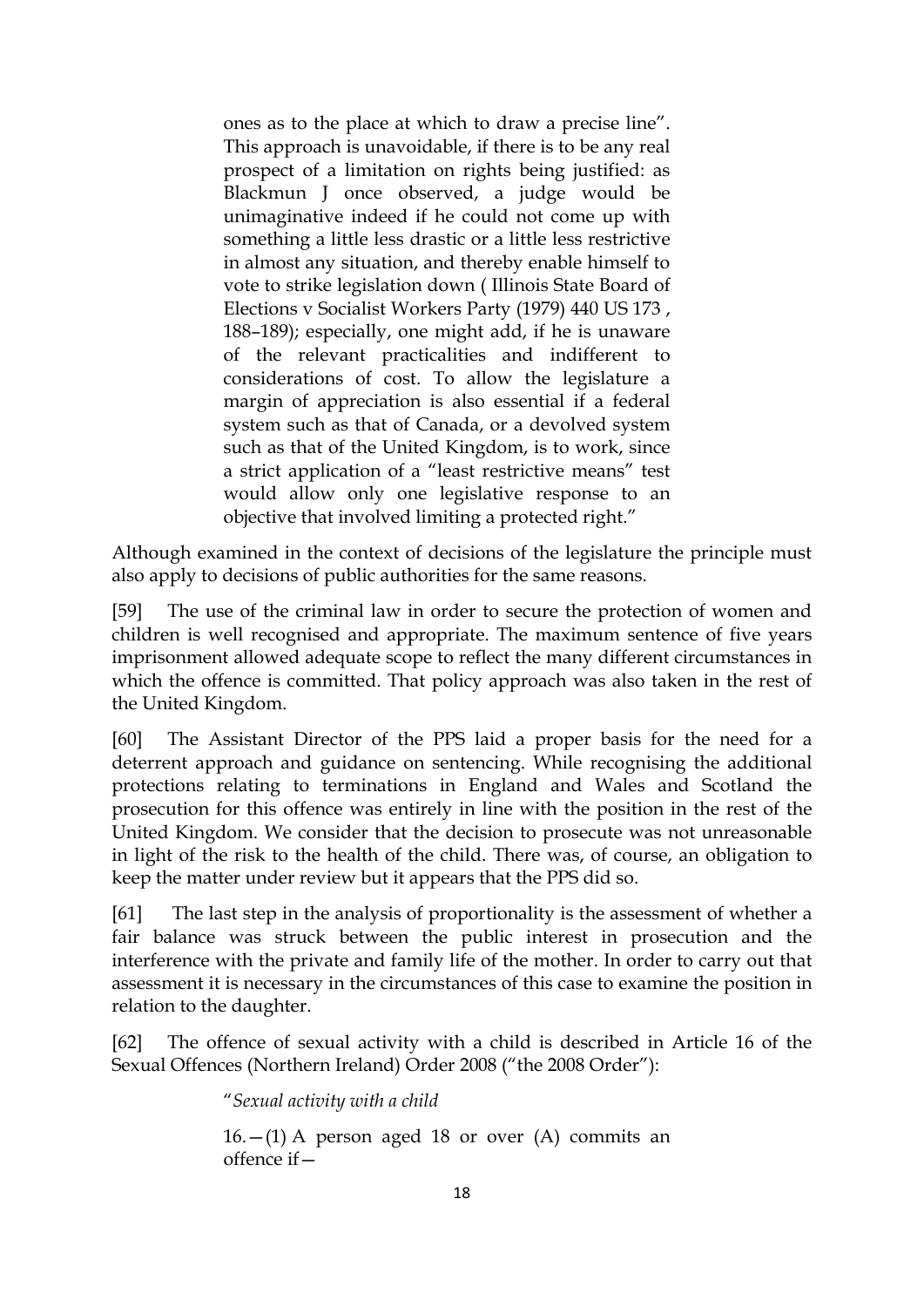- (a) he intentionally touches another person (B),
- (b) the touching is sexual, and
- (c) either—
	- (i) B is under 16 and A does not reasonably believe that B is 16 or over, or
	- (ii) B is under 13.

(2) A person guilty of an offence under this Article, if the touching involved—

- (a) penetration of B's anus or vagina with a part of A's body or anything else,
- (b) penetration of B's mouth with A's penis,
- (c) penetration of A's anus or vagina with a part of B's body, or
- (d) penetration of A's mouth with B's penis,

is liable, on conviction on indictment, to imprisonment for a term not exceeding 14 years."

Article 20 of the 2008 Order provides that a person under 18 commits an offence if he does anything which would be an offence under Article 16 but the maximum period of imprisonment on indictment is a term not exceeding five years. The commission of the offence is not affected by the fact that the sexual touching was consensual. That may, of course, be relevant on the question of sentence if there is a conviction.

[63] In order to secure a conviction in the circumstances arising in this case the prosecution must prove that the boy with whom the sexual intercourse occurred did not reasonably believe that the daughter was 16 or over. Since that is a matter entirely dependent upon the knowledge or belief of the alleged offender it has no bearing on the consequences for the complainant or victim.

[64] The decision of the Supreme Court in Northern Ireland Human Rights Commission's Application for Judicial Review [2018] UKSC 27 was that the Commission had no standing to pursue its claim that the unavailability of services for the termination of pregnancy in cases of fatal foetal abnormality, rape and incest contravened Articles 3 and 8 of the Convention. In deference to the arguments that had been advanced the court went on to deal with the merits of the issue.

[65] Four members of the court, a majority, concluded that the absence of the availability of termination of pregnancy services in cases of rape contravened Article 8 of the Convention. Although not binding this decision on the substantive issues is highly persuasive and its reasoning should clearly be followed. Lady Hale stated that it was difficult to see any reason to distinguish between offences under Article 12 which concerned children under 13 and constituted rape and those under Article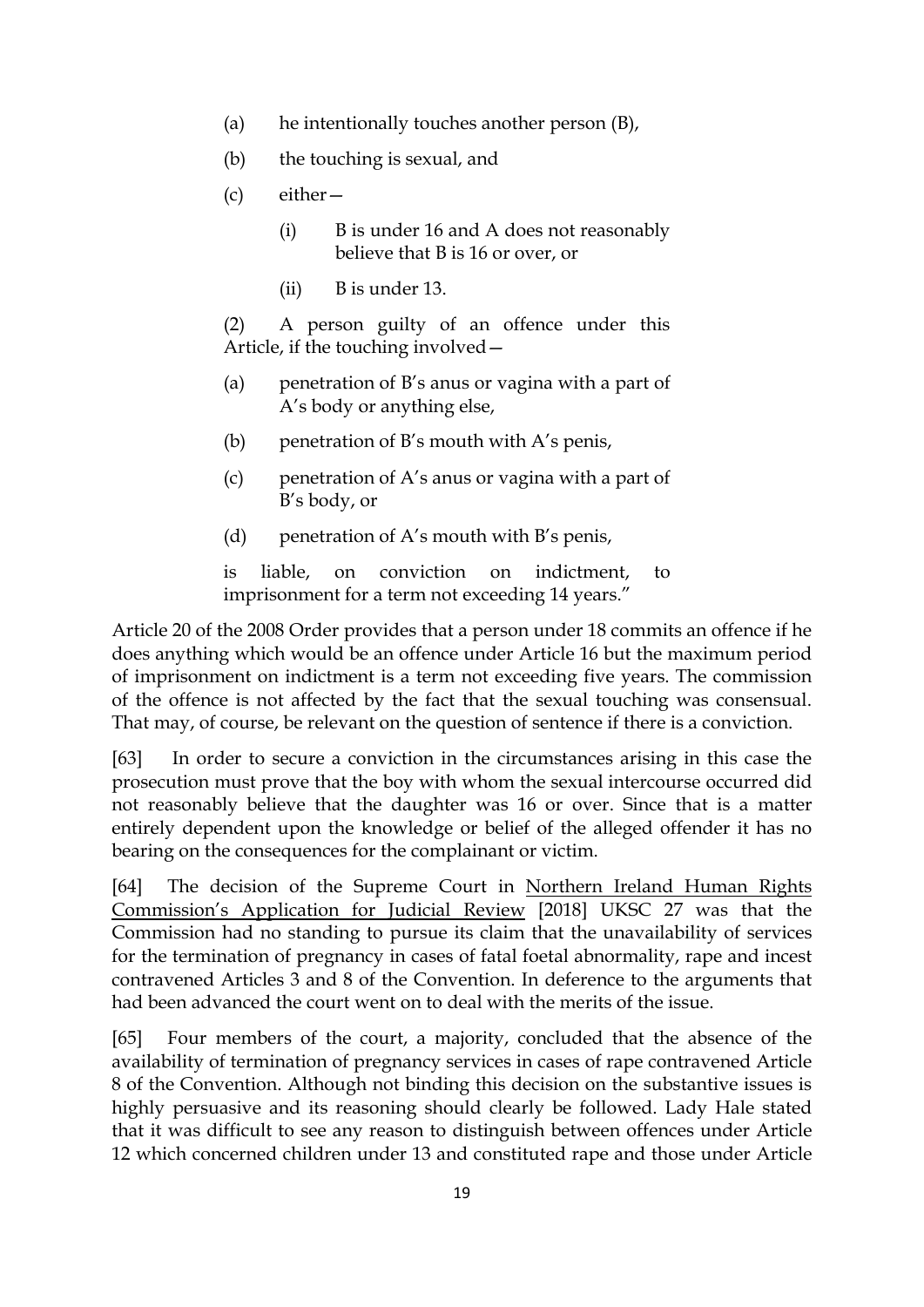16 where pregnancy occurred in circumstances where the child was "deemed incapable of giving a real consent to it". She considered that these were all situations in which the autonomy rights of the pregnant woman should prevail over the community's interest in the continuation of the pregnancy.

[66] Lord Mance recognised that the proceedings had been initiated with a narrow focus on the issue of rape. He noted that in the case of a pregnancy resulting from rape, a woman is not just expected to carry the foetus to birth. She is also potentially responsible for the child that was born under a relationship which may continue as long as both live. Causing a woman to become pregnant and bear a child against her will was an invasion of the fundamental right to bodily integrity. These comments transfer easily to the circumstances of children under 16 who become pregnant as a result of sexual intercourse to which they cannot legally consent.

[67] He also noted the profound physical and psychological changes involved in pregnancy and the continuing legal and practical responsibilities which occur after birth. He agreed that sexual crime is the grossest intrusion of a woman's autonomy in the vilest of circumstances. The law should protect the abused women not perpetuate her suffering. We do not consider that the fact that the child may have willingly engaged in the sexual intercourse should undermine these compelling reasons for concluding that the unavailability of services in Northern Ireland for termination of pregnancy in these circumstances is disproportionate and constitutes a breach of the Article 8 rights of the child.

[68] Lord Kerr with whom Lord Wilson agreed concluded that the denial of a woman's autonomy, which was an indispensable aspect of her right to private life, in cases of fatal foetal abnormality, rape and incest gave rise to a readily identifiable incompatibility. For the reasons we have set out the child in this case is to be treated as a victim of sex crime and to have been made pregnant as a result. In those circumstances the prohibition of lawful medical advice for children on the termination of the pregnancy cannot be properly distinguished from the analysis leading to a finding of a breach of Article 8 in rape cases.

[69] The second aspect of interference with the private life of the child related to the circumstances in which her medical details were obtained by the police. These were provided following the service of a personal data request form by the PSNI which was served for the purpose of the prevention, investigation and detection of crime. Section 29 (3) of the Data Protection Act 1998 permits disclosure of such personal data for those purposes. It was contended that the disclosure should not have been made without the consent of the child and that in any event such disclosure had a chilling effect on those who might need medical treatment on circumstances such as these. Clearly if this matter had gone to trial it would have been for the trial court to decide whether the prosecution constituted an abuse or whether some of the evidence ought to be ruled inadmissible. There is no separate claim against the PSNI pursued in these proceedings.

[70] The third aspect of interference concerns the effect on the child of the prosecution of the mother. In light of the broad definition of private life and family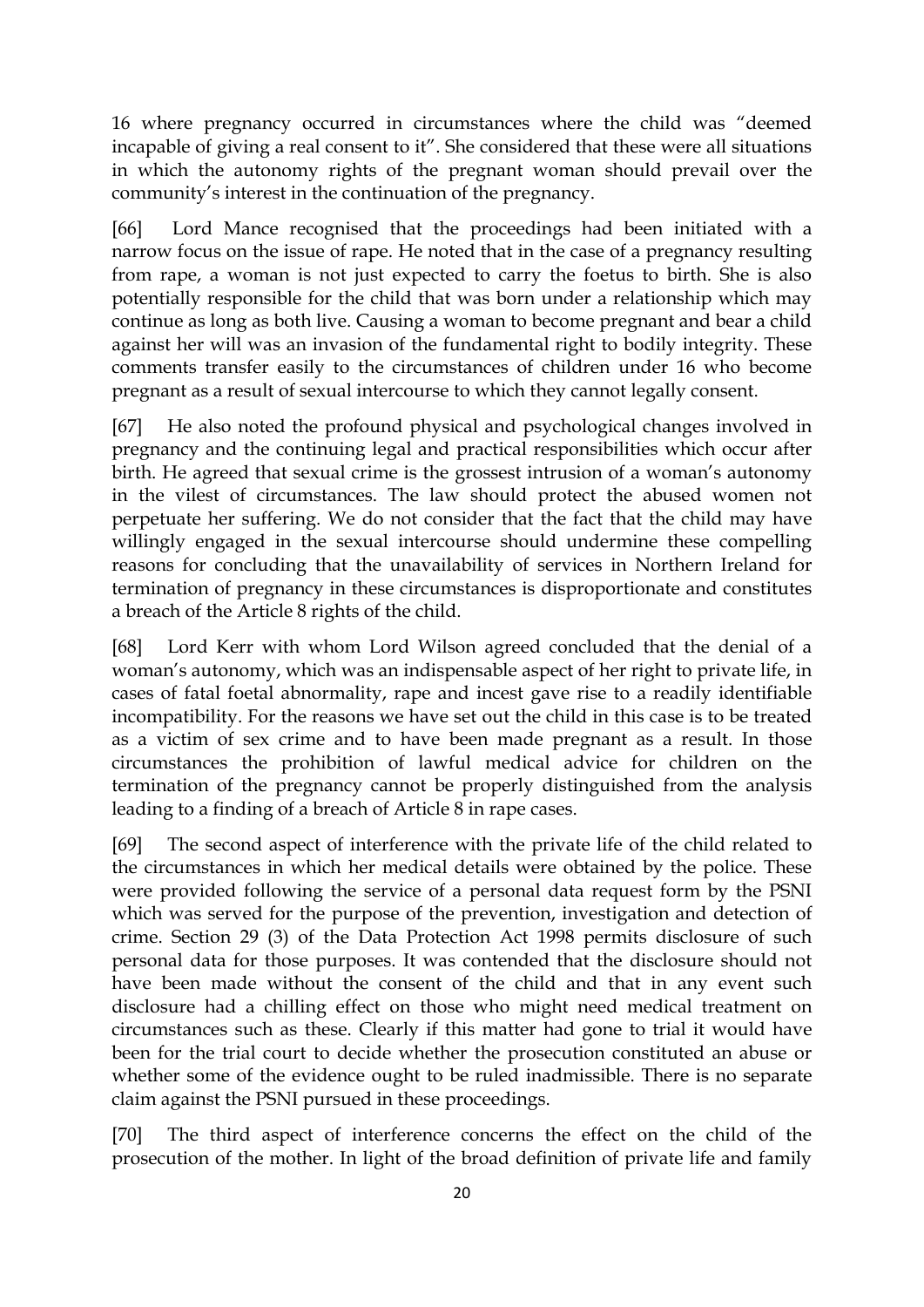life we consider that this at the very least was an interference with family life. We agree that this is another factor in relation to the child which should be taken into account in assessing the fair balance between the rights of both applicants and the public interest in the prosecution of the offence.

[71] There were a number of criticisms of the matters identified by the PPS as material to the decision to prosecute. We only consider it necessary to address two of those criticisms. The applicants submitted that although the PPS recognised that the second applicant was the potential victim of a crime it did not go on to find that the prohibition on the provision of services to the second applicant for the termination of her pregnancy was in breach of her Article 8 rights. We accept for the reasons set out above that that the applicant's submission on this point was correct and that the consideration of the fair balance must take that into account.

[72] The second issue concerned the characterisation of the sexual activity between the second applicant and her boyfriend as consensual. We accept that the reference to consensual activity did not indicate any failure to recognise the potentially criminal nature of the activity. The consensual nature of the crime in  $G$  v UK was considered by the ECtHR to be a relevant factor in the assessment of the Article 8 rights of the applicant but similarly did not excuse his criminal behaviour. We recognise, however, that this should not lead to a distinction between potential child victims of sex crime such as the second applicant and those who are victims of rape in dealing with the consequences of pregnancy where that arises.

[73] The affidavit of the second applicant indicates that she felt unable to continue with the pregnancy and give birth. The choices presented to her were to travel to England for a termination or to obtain pills online as the pregnancy was in its early stages. She was wrongly advised that it was not illegal to take pills obtained in this way and she was also unaware that in Great Britain such a course could only be taken under medical supervision.

[74] At paragraph [100] of the judgment in NIHRC Lord Mance indicated that in most cases where women are faced with this dilemma they travel to England. He recognised the stress and expense associated with travelling abroad away from the familiar home environment and local care. We accept for the reasons we have given that such a dilemma constitutes an unjustified interference with the Article 8 rights of the second applicant. We also accept that the applicants in this case were persons of modest means for whom the expense would have been considerable. It was suggested that it would have been difficult for the second applicant to travel to Great Britain without a passport. That was not perceived as a difficulty by the applicants at the time. The child was on her mother's passport and that was sufficient to enable her to travel. Although an issue was raised about whether the passport was in date it was not pursued in the evidence.

[75] Rather than take the undoubtedly difficult decision to travel to Great Britain the course taken by the first applicant involved the administration of the pills without medical supervision. In this case medical supervision would have entailed an assessment first of the capacity of the child to make the decision as to termination.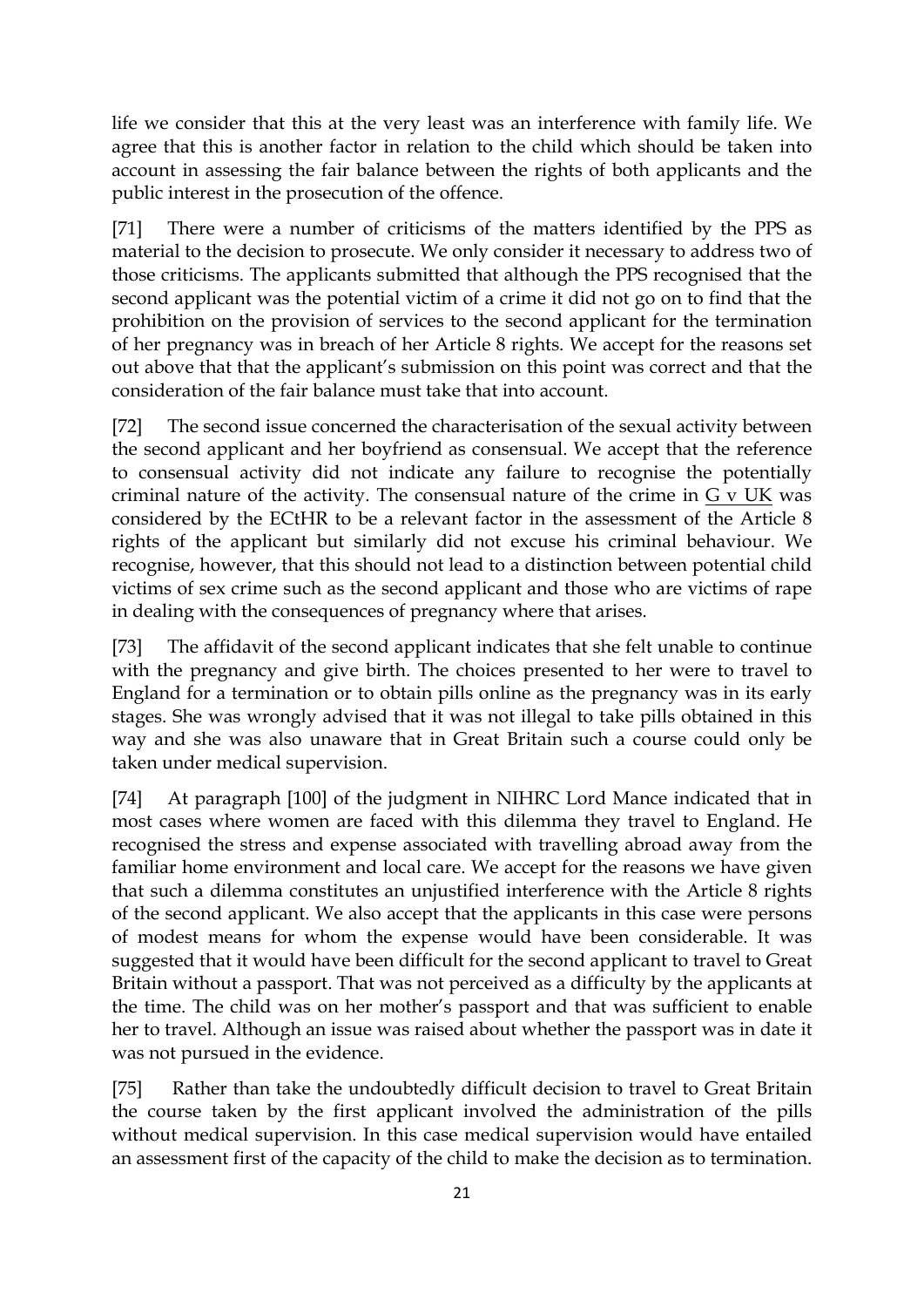Assuming that the child had capacity the doctor would then have explained the options and ensured that the child's decision was voluntary.

[76] If so satisfied the next stage for the medical professional would have been the taking of a full medical history and an assessment of whether an ultrasound scan was required. Assuming no contraindication the mifepristone would then have been administered in the confines of the medical centre while the patient was supervised. Further advice on the taking of the second pill together with reassurance about what to expect and the necessity for aftercare would have been provided.

[77] The decision to prosecute needs to be seen, therefore, in the context of child protection and exposure to harm through unregulated treatment. The public interest in protecting children takes into account the nature of the risk to children and the measures taken to address that risk. For the broad reasons set out at paragraph [34] above we do not consider that the WoW website satisfies the requirement for protection of children.

[78] While the CEDAW report urged the repeal of sections 58 and 59 of the OAPA 1861 those recommendations, set out at [45] above, emphasised the importance of access to independent counselling, information and good quality healthcare on an age appropriate basis. None of these were available in this case to the child. The mother did not even establish that the taking of the pills was illegal and the child did not understand that the taking of the pills in Great Britain was under medical supervision. We do not consider that the decision to prosecute offended the fair balance between the Article 8 rights of the applicants and the public interest in the protection of the health of children in the circumstances of this case.

## *Article 3*

[79] In the NIHRC case the court had to consider whether the current Northern Ireland legislative position necessarily involved a breach of Article 3 in respect of any pregnant woman faced with the choice between carrying her foetus to term or travelling abroad for an abortion. At paragraph [100] Lord Mance said:

> "Even when one takes into account that the present case concerns pregnancies where the foetus is diagnosed as fatally or seriously abnormal or is the result of rape or incest, it remains the case that the pregnant woman may, and it seems likely in most cases can if she chooses, travel elsewhere from Northern Ireland for an abortion. It is clear that this can be a distressing and expensive experience, even taking into account that it has now been accepted that the NHS should bear the costs of such an abortion in England. Nevertheless, this is the result of current Northern Irish legislative policy, which itself no doubt originates in moral *beliefs* about the need to value and protect an unborn foetus. In these circumstances, I do not see that current Northern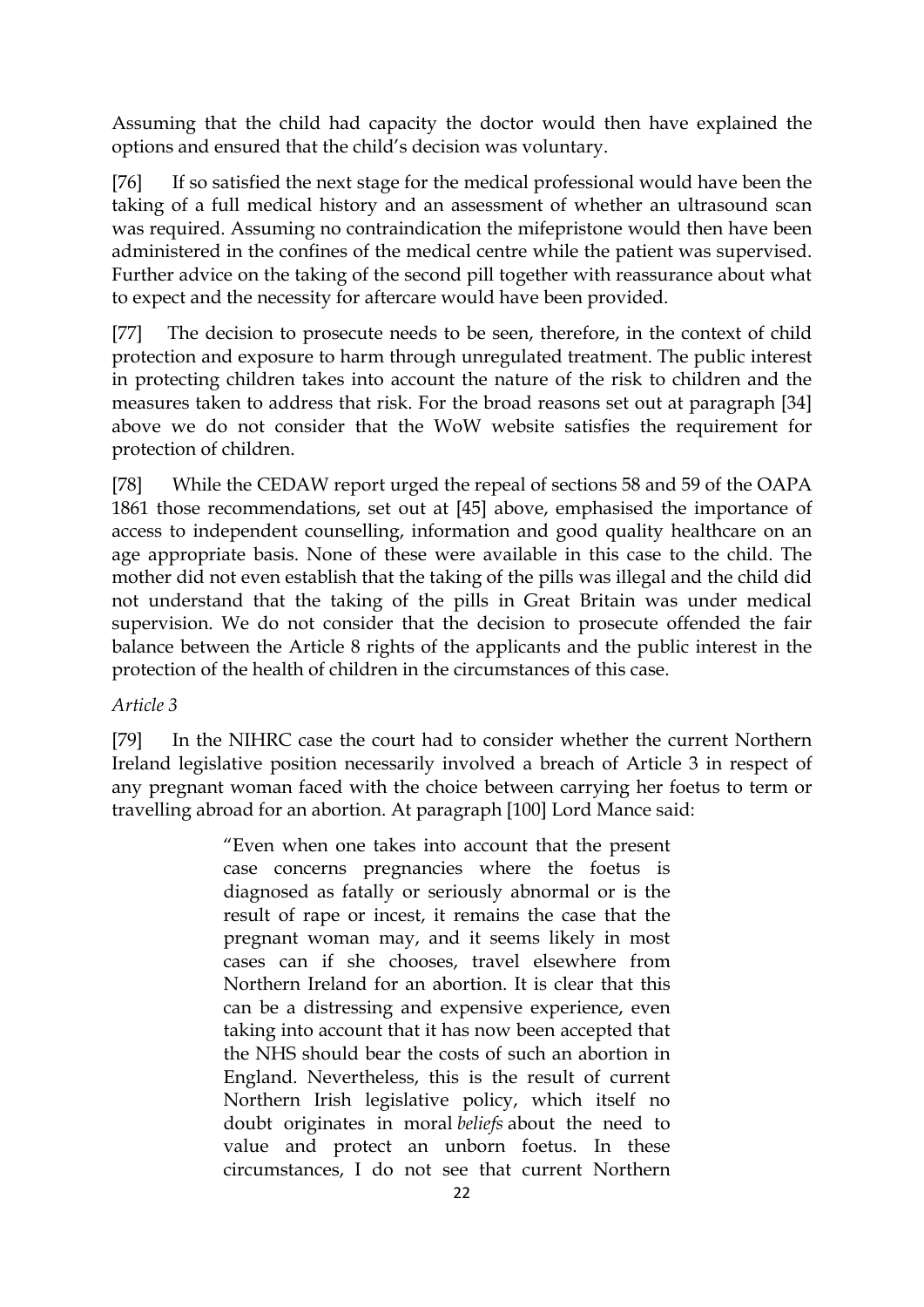Ireland law can be regarded as giving rise either generally or necessarily in any case to distress of such severity as to infringe article 3, any more than the European Court of Human Rights considered it to be in *A, B and C v Ireland*. Instead, the focus should be on individual cases, in a way which the Commission's actio popularis does not permit."

His view was supported by four other members of the court although Lord Kerr and Lord Wilson disagreed.

[80] In this case we have to determine whether the decision to prosecute gave rise to distress of such severity as to infringe Article 3 in the case of either applicant. The first applicant indicated that she had been extremely upset because of what her daughter had to go through and how the child's boyfriend had treated her. It appears that graffiti was put up locally and that was a further source of concern. The mother was also concerned that the GP went to the police. In her affidavit the first applicant said that she was extremely distressed at the prospect of facing serious criminal charges. She said that she had been having panic attacks and had been prescribed beta-blockers. She had been on antidepressants. There was no medical evidence in relation to the prescription of drugs and the reasons for it.

[81] The second applicant indicated that she was extremely upset that her mother was now being prosecuted for helping when she needed it. She felt responsible for the fact that she was facing serious criminal charges. She found it difficult to understand why she should be prosecuted for something that would be legal in England, Scotland or Wales and considered it unfair that she should be prosecuted just because they lived in Northern Ireland. It seems clear that she was unaware that what occurred was at the time unlawful in each of those jurisdictions.

[82] We recognise that the decision to prosecute will inevitably have caused upset to both applicants but in our view the evidence adduced in relation to the effect of the decision to prosecute does not reach the level to lead to an infringement of Article 3 in either case.

[83] Article 14 of the Convention was touched on in the argument but was not pleaded and in our view did not arise on these facts.

## **Section 6 of the Human Rights Act**

[84] It was common case that this claim was based on section 7 (1) of the Human Rights Act ("HRA") on the basis that the PPS had acted in a way which was made unlawful by Section 6 (1) of the HRA. The relevant provisions of section 6 of the HRA are:

## "**6 Acts of public authorities.**

(1) It is unlawful for a public authority to act in a way which is incompatible with a Convention right.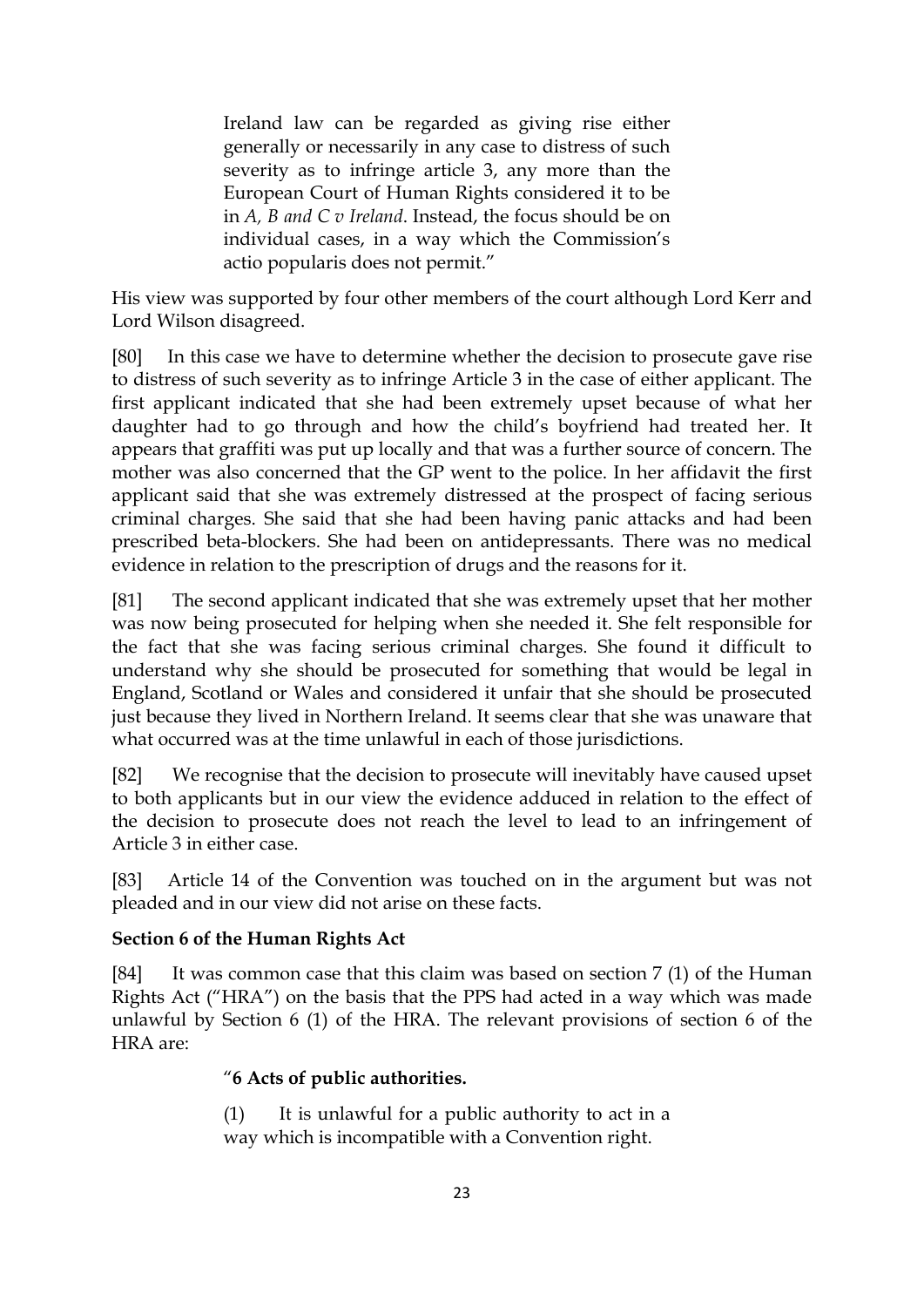- (2) Subsection (1) does not apply to an act if  $-$
- (a) as the result of one or more provisions of primary legislation, the authority could not have acted differently; or
- (b) in the case of one or more provisions of, or made under, primary legislation which cannot be read or given effect in a way which is compatible with the Convention rights, the authority was acting so as to give effect to or enforce those provisions."

[85] In his oral submissions the Attorney General raised an argument under section 6(2)(b) of the HRA on the basis that the PPS was acting so as to enforce a provision made under primary legislation which could not be read or given effect in a way which was compatible with the Convention rights. Accordingly it was submitted that even if the prosecution infringed a Convention right there was no unlawful act. The applicants accepted that the PPS was enforcing section 59 of the OAPA and that the section was primary legislation.

[86] It was submitted on behalf of the applicants, however, that section 59 could be read down under section 3 of the HRA so that the word "unlawfully" would be interpreted to mean that the section would not apply where its application would breach a Convention right under Article 3 or 8 of the Convention.

[87] The applicants recognise that in the NIHRC case the Supreme Court did not read down section 58 of the OAPA and the reasoning informing that decision is largely contained in paragraph [157] in the judgment of Lord Kerr.

> "157. The 1861 and 1945 Acts are the foundation of the law on abortion in Northern Ireland. They forbid the termination of pregnancy unless it is required to preserve the mother's life. That has been interpreted to mean that abortion is permitted in order to save the mother from a condition of physical or mental devastation. That condition has been held to equiparate to long term or permanent effect on the mother's health which is both real and serious. I do not consider that it is possible to stretch the concept of "preservation of life" beyond these notions."

[88] It is apparent from paragraph [151] that he was speaking about both sections 58 and 59 of the OAPA. In those circumstances we do not consider that we should go behind this highly persuasive conclusion supported by the majority of the Supreme Court.